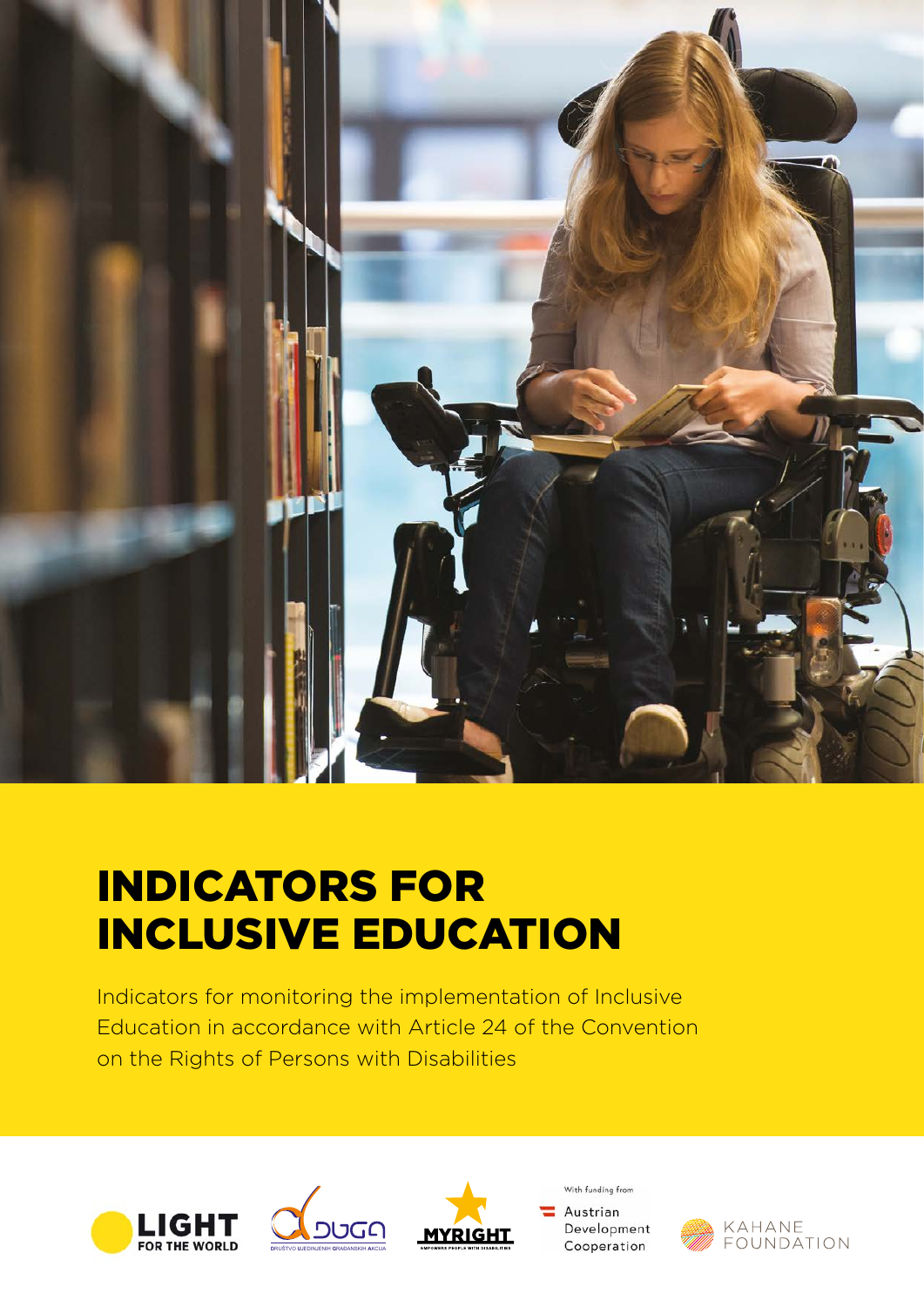PUBLISHER

MyRight - Empowers people with disabilities | Azize Šaćirbegović 80a, Sarajevo | [www.myright.ba](http://www.myright.ba) "DUGA" (Društvo ujedinjenih građanskih akcija) Association | Petra Tiješića 10, Sarajevo | [www.dugabih.ba](http://www.dugabih.ba) Light for the World | Niederhofstrasse 26, 1120 Vienna, Austria | [www.light-for-the-world.org](http://www.light-for-the-world.org)

TRANSLATOR Karla Drpić

EDITORS Nadja Popovic Christopher Wizda

GRAPHIC DESIGN AND DTP: DER ROTE FADEN grafikdesign

TITLE PICTURE ©MyRight, from the #ProudOfOurselves Campaign in Bosnia and Herzegovina, 2016

YEAR OF PUBLICATION 2020 / published online

This publication was created in partnership with the organisation Light for the World with the support of the Austrian Development Cooperation and the Kahane Foundation.

The content of the publication does not necessarily reflect the opinion and views of the mentioned donors but is the sole responsibility of the authors.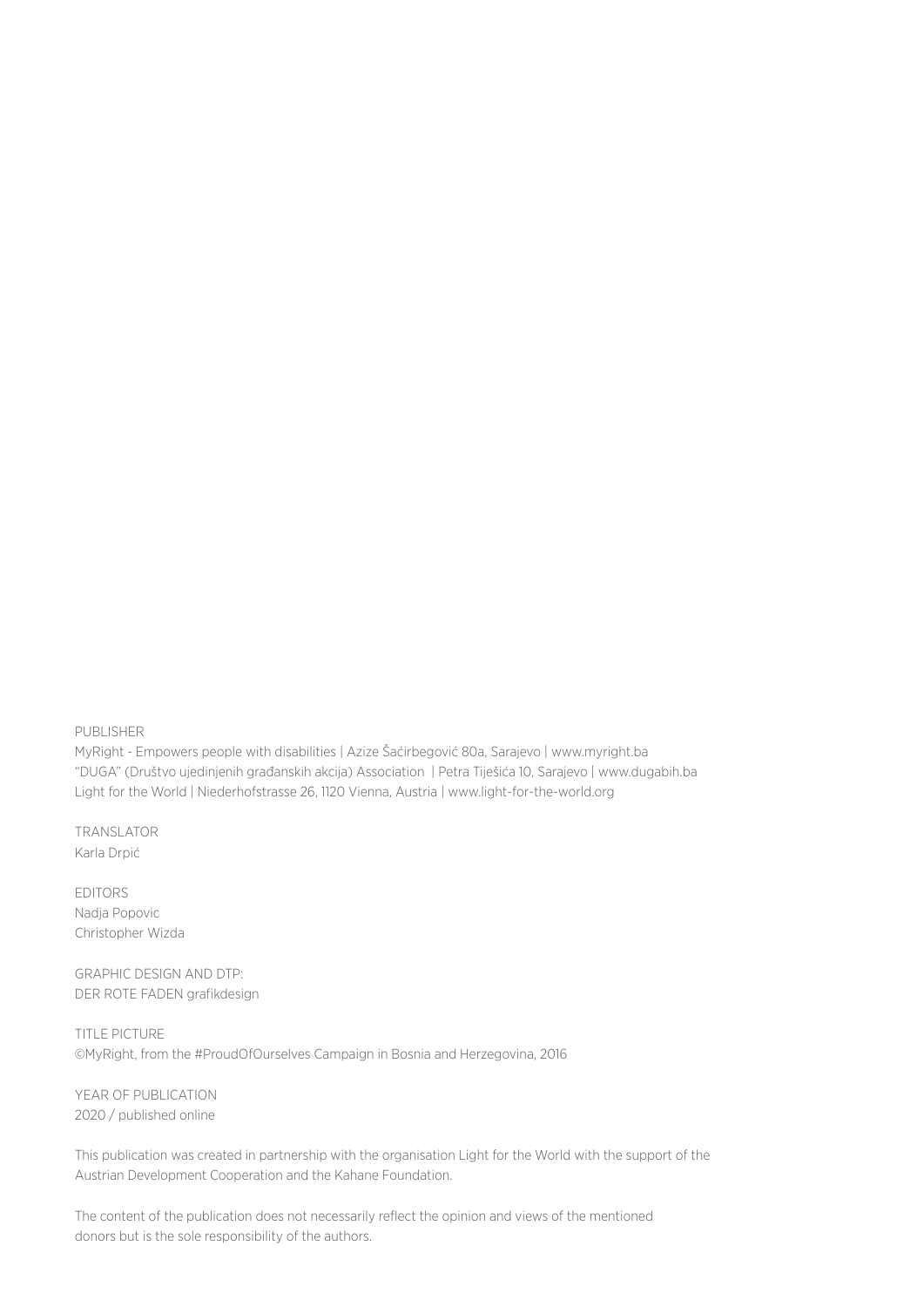Indicators for monitoring the implementation of Inclusive Education in accordance with Article 24 of the Convention on the Rights of Persons with Disabilities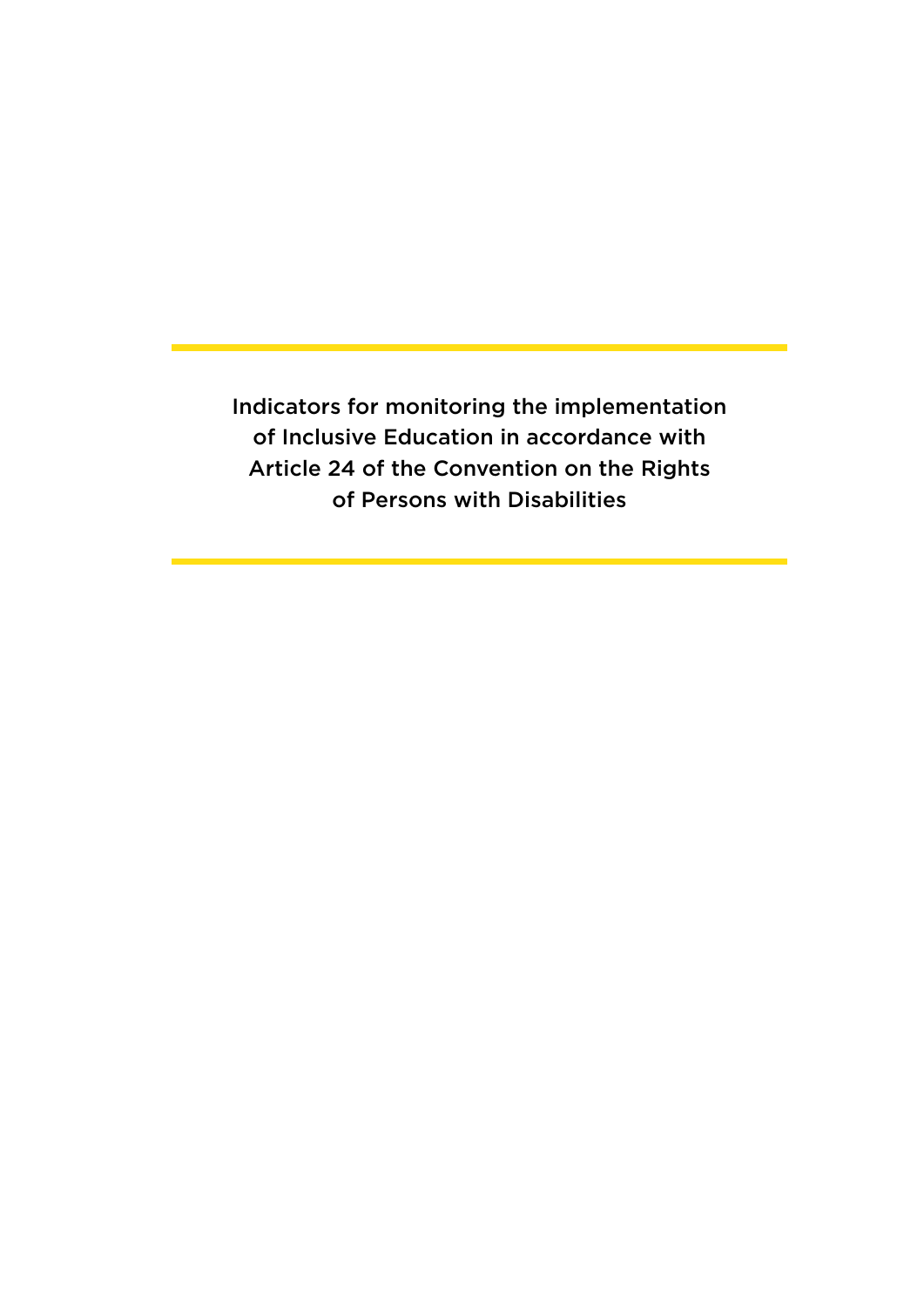# Authors

## ON BEHALF OF THE EDUCATION AUTHORITIES

*Adela Dupanović,* Assistant Minister for General and Normative Legal Affairs – Una-Sana Canton

*Amila Herceg-Hodžić,* Expert Advisor for Education at the Pedagogical Institute of Zenica – Ministry of Education, Science, Culture, and Sports of the Zenica-Doboj Canton

*Amira Borovac,* Expert Advisor for Preschool and Primary Education – Ministry of Education, Youth, Science, Culture, and Sports, Government of the Bosnian-Podrinje Canton Goražde

*Ana Ćavar,* History and geography teacher, Senior Independent Officer for Primary Education – Ministry of Education, Science, Culture, and Sports of the West Herzegovina Canton

*Ante Bokanović,* Representative of the Ministry of Education – Canton 10

*Bojana Marić,* Senior Expert Associate for Statistics, Analytics and Reporting of the Education Sector – Ministry of Civil Affairs of BiH

*Fikret Vrtagić,* Assistant Minister of Education and Science – Ministry of Education and Science of the Tuzla Canton

*Lejla Divović,* Psychologist, Expert Advisor for European Integration – Education Sector, Ministry of Civil Affairs of BiH

*Nefiza Dautović,* MA Inclusive Education, Expert Advisor for Preschool and Inclusive Education – Herzegovina-Neretva Canton

*Sanel Bašić,* Representative of the Department of Education of the Government of the Brčko District of Bosnia and Herzegovina

*Vanja Čolić,* Senior Expert Associate for Inclusion of Students with Special Educational Needs – Ministry of Education and Culture of the Republic of Srpska

*Zineta Bogunić,* Minister – Ministry of Education, Science and Youth of the Sarajevo Canton

*Zorica Raguz-Osmanagić,* Education Inspector – Ministry of Education, Science, Culture, and Sports Posavina Canton

*Dr Marija Nalatelić,* Head of the Common Core Curriculum Department – Agency for Preschool, Primary, and Secondary Education of Bosnia and Herzegovina

*Nada Grahovac,* Deputy Ombudsman – Office of the Ombudsman for Children of the Republic of Srpska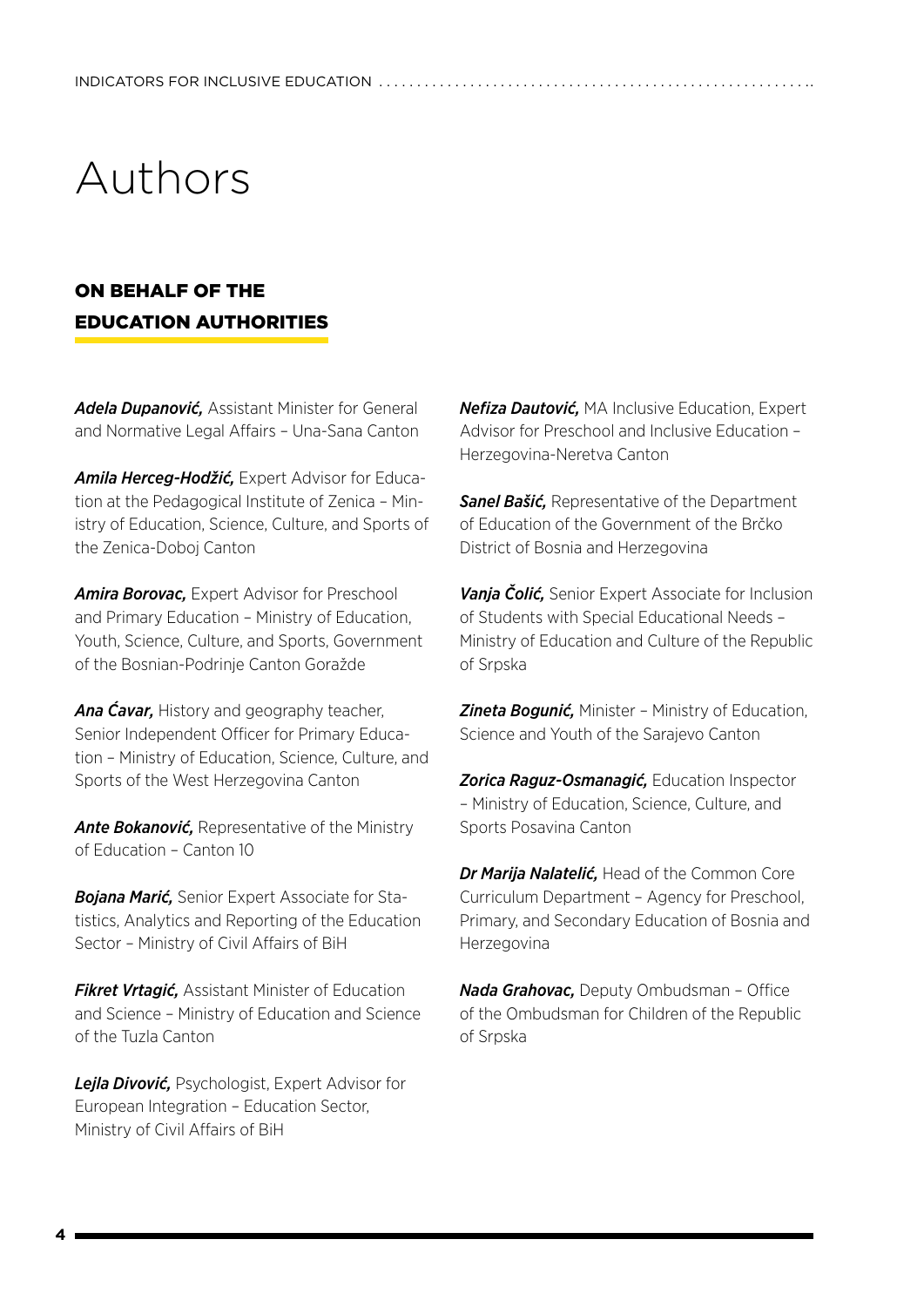## THIS SET OF INDICATORS WAS ALSO SENT TO OTHER RELEVANT BODIES AND ORGANISATIONS FOR CONSIDERATION

Federal Ministry of Education and Science

Council for Persons with Disabilities of Bosnia and Herzegovina

Office of the Ombudsman of Bosnia and Herzegovina

Institute for the Education of Children with Disabilities of Tuzla

Ministry of Education, Science, Youth, Culture, and Sports – Central Bosnia Canton

Coalition of organisations of persons with disabilities of the City of Bijeljina KOLOSI

Coalition of organisations of persons with disabilities in the region of Doboj

Coalition of organisations of persons with disabilities of the Herzegovina-Neretva Canton Together We Are Stronger (orig. "Zajedno smo jači")

Coordinating Committee of the Association of Persons with Disabilities of Sarajevo County

Coalition of organisations of persons with disabilities of Tuzla County

Inclusive Education committees as advocacy bodies formed in each of mentioned coalitions of organisations of persons with disabilities

### ON BEHALF OF THE ORGANISERS AND PARTNERS

*Anka Izetbegović,* Executive Director, "DUGA" Association

*Binasa Goralija,* Coordinator for Europe, MyRight - Empowers people with disabilities *Marina Nezirović,* Project Coordinator, "DUGA" Association

*Nataša Maros,* Project Coordinator, MyRight - Empowers people with disabilities.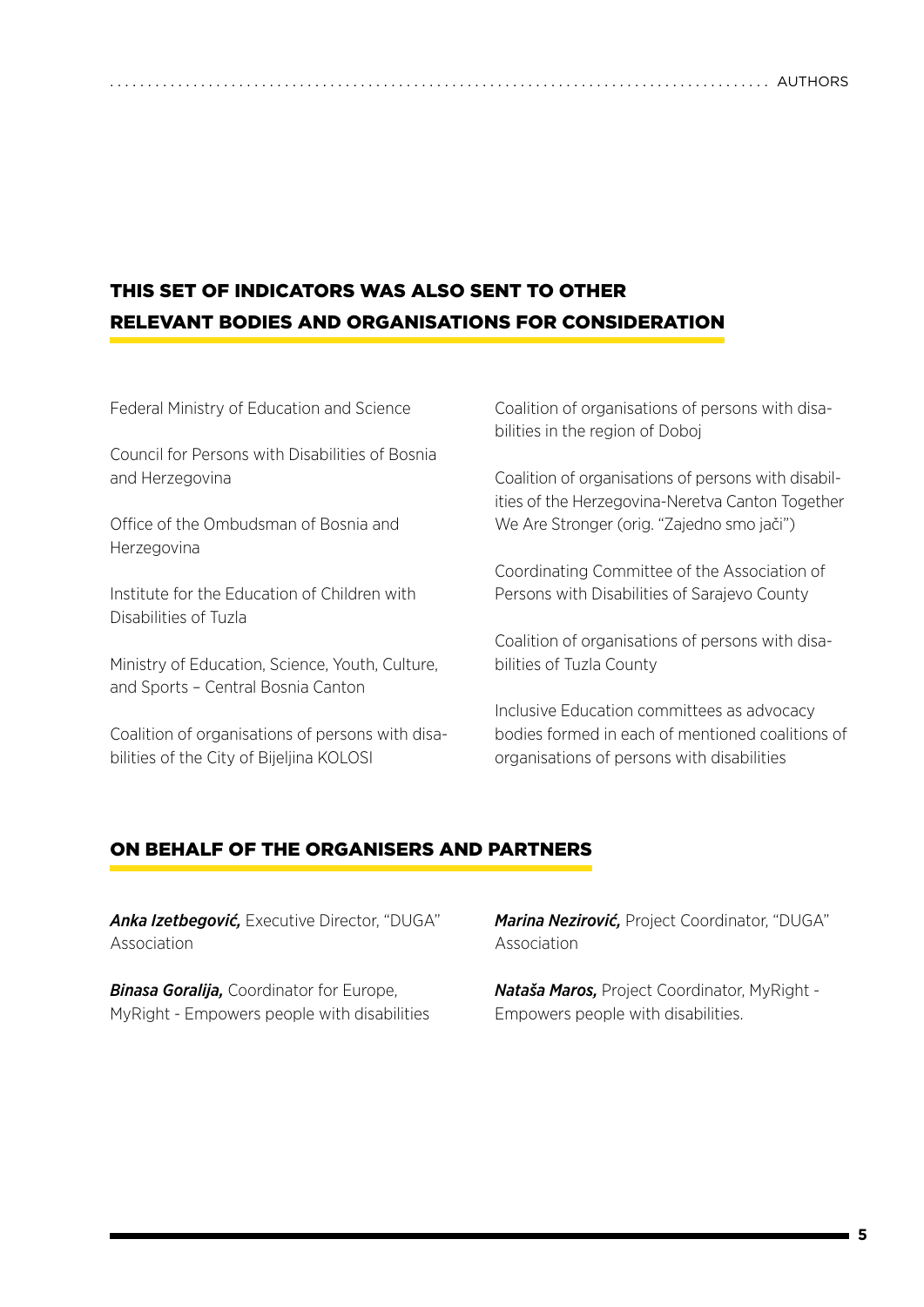# Table of Contents

| Indicators for monitoring the implementation of Inclusive Education 11 |  |
|------------------------------------------------------------------------|--|
|                                                                        |  |
|                                                                        |  |
|                                                                        |  |
| Indicators for monitoring the implementation of                        |  |
|                                                                        |  |
| Indicators for monitoring the implementation of                        |  |
|                                                                        |  |
| Indicators for monitoring the implementation of                        |  |
|                                                                        |  |

 $\frac{8}{9}$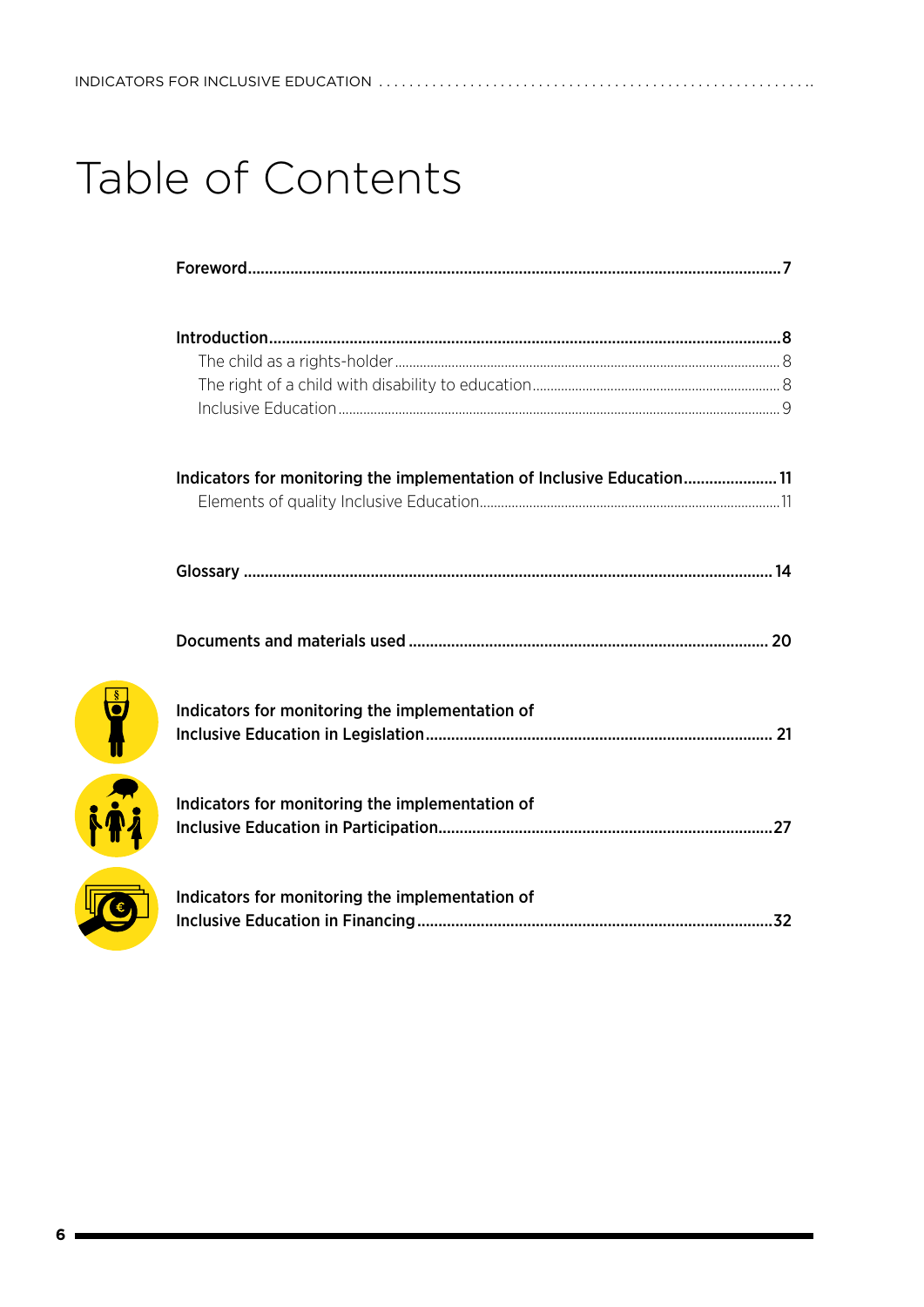# <span id="page-6-0"></span>Foreword

The material in front of you is the result of the project "Quality Inclusive Education Now!", supported by Light for the World with funds from the Austrian Development Cooperation and Kahane Foundation.

During this project, the "DUGA" association and *MyRight-Empowers people with disabilities* supported and enabled the education authorities of Bosnia and Herzegovina (BiH) to collectively create a set of indicators that will enable the monitoring of the quality and implementation of Inclusive Education via their participation in a Working Group, which consisted of appointed representatives of all levels of ministries of education from both entities – the Federation of BiH and Republika Srpska – the Education Sector of the Ministry of Civil Affairs of BiH, the Office of the Ombudsman for Children's Rights of Republika Srpska, as well as the representative of the Agency for Preschool, Primary and Secondary Education of BiH. By developing a set of indicators for monitoring the implementation of quality Inclusive Education, the Working Group addressed the challenges of establishing a functional system of Inclusive Education that entails the full and active inclusion of children with disabilities in regular education, taking into account the fulfilment of standards set in the General Commentary on Article 24 of the Convention on the Rights of Persons with Disabilities.

Creating the conditions for quality Inclusive Education enables respect for the broader concept of inclusion and the creation of an inclusive society, in which all citizens are equally valuable and are given the opportunity to participate, regardless of their differences. Quality Inclusive Education represents the foundation that guarantees a better and safer future for every person, including people with disabilities, both in the economic and social sense through employment opportunities and active participation in society, as well as in terms of protection from violence and exploitation.

Bosnia and Herzegovina is obliged to fulfil the obligations assumed by ratifying the Convention on the Rights of the Child and the Convention on the Rights of Persons with Disabilities, as well as signing the 2030 Agenda for Sustainable Development, which is why it is necessary to accelerate the work on quality and fair Inclusive Education for children with disabilities. It is important to implement concrete activities that show that we are moving towards a clear goal of achieving the human rights of persons with disabilities, and the creation of indicators, their monitoring, reporting on the achieved results and improvement plans, all of which represent an important step on that journey.



Binasa Goralija *MyRight Regional Coordinator Europe*

Anka Izetbegović *DUGA Association*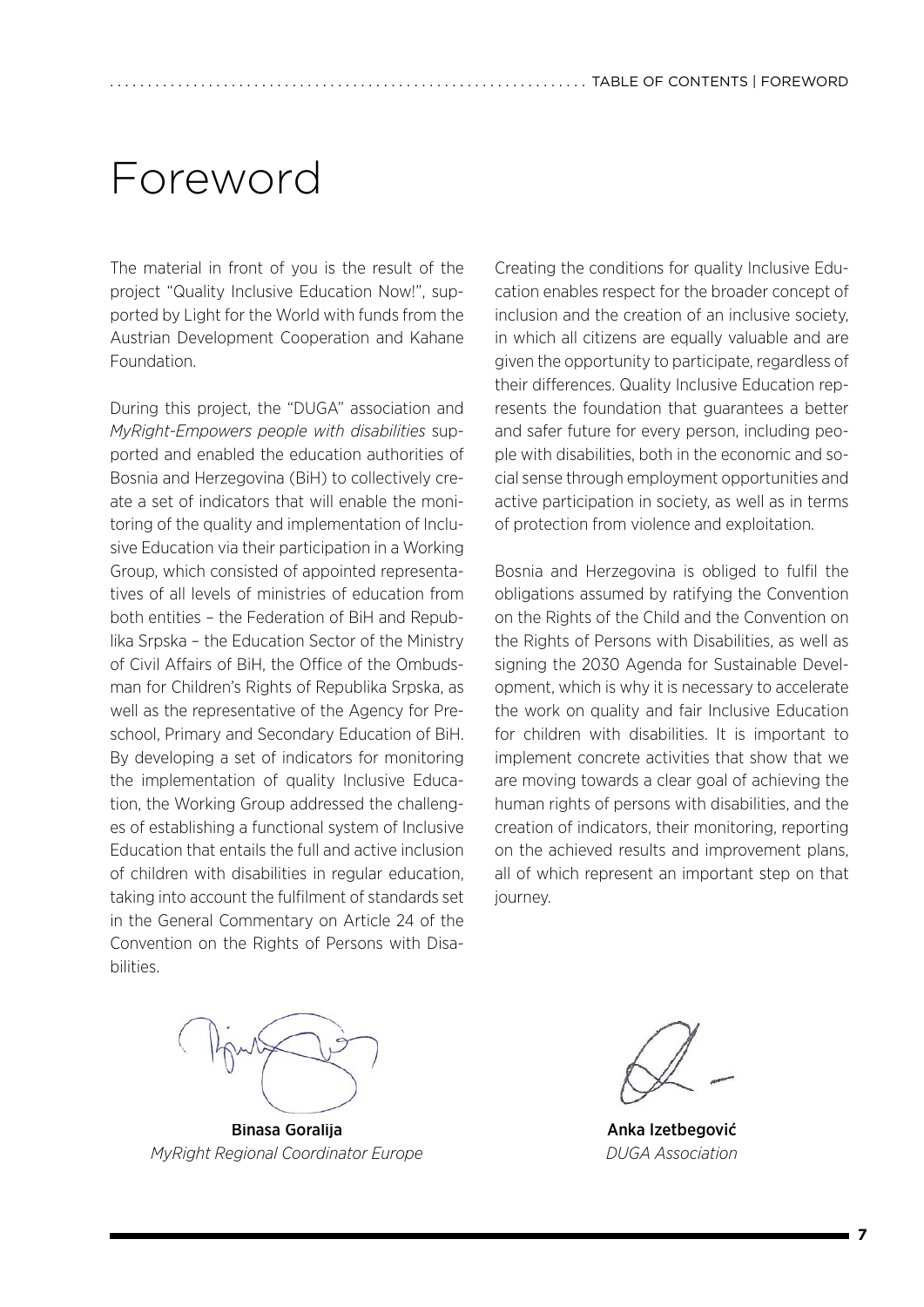# <span id="page-7-0"></span>Introduction

## THE CHILD AS A RIGHTS-HOLDER

Among numerous documents human rights, the UN Convention on the Rights of the Child<sup>1</sup> is of particular importance. The significance of the Convention is reflected in the fact that it introduces the child as a subject and a rights-holder for the first time. What makes it special is the fact that it recognises all categories of human rights civil, political, economic, social, and cultural, and it obliges member states to respect its provisions in relation to all children<sup>2</sup> - including children with disabilities, at all stages of their development, and in all places where children find themselves while growing up.

The UN Convention on the Rights of Persons with Disabilities<sup>3</sup> does not establish new rights but elaborates what existing human rights mean for persons with disabilities and clarifies the state's obligations to protect, respect, and promote these rights. A state that has ratified the Convention is obliged to not only remove the obstacles that may hinder the exercise of the rights of persons/ children with disabilities but provide support to equalise their opportunities for equal participation in society. In order to establish the approach to children with disabilities that is based on human rights, it is particularly important to enable constant communication and coordination of different entities responsible for ensuring all forms of respect and protection of human rights, thus

ensuring the maximum benefit for each child under the same conditions.

In this way, these two complementing conventions form the necessary framework which ensures the realisation of all rights for all children, and in particular **equal access in the realisation** of the right to Inclusive Education of children with disabilities.

Both conventions recognise the rights of the child and oblige member states to respect their rights, ensure the necessary protection in their implementation and take all necessary measures – legislative, administrative, educational, and social – to meet the obligations of accessing and ratifying both conventions.

# THE RIGHT OF A CHILD WITH DISABILITY TO EDUCATION

Inclusive Education has not always been the primary goal of education at the international level. The right to education is being emphasised since the drafting of the first human rights instrument in the Article 26 of the Universal Declaration of Human Rights, and later it was also explained in the International Covenant on Economic, Social and Cultural Rights (ICESCR, 1966).

ICESCR emphasises that everyone has the right to education aimed at the full development of in-

<sup>1</sup> BiH acceded to the Convention on the Rights of the Child in 1993, and in 2002 and 2003 it ratified the two Optional Protocols to the Convention: on the sale of children, child prostitution and child pornography, and on the involvement of children in armed conflict. In 2018, BiH ratified the third Optional Protocol relating to petitions.

<sup>2</sup> According to Article 1 of the Convention, every human being under the age of 18 is a child.

<sup>3</sup> BiH ratified the Convention on the Rights of Persons with Disabilities and the Optional Protocol in 2010.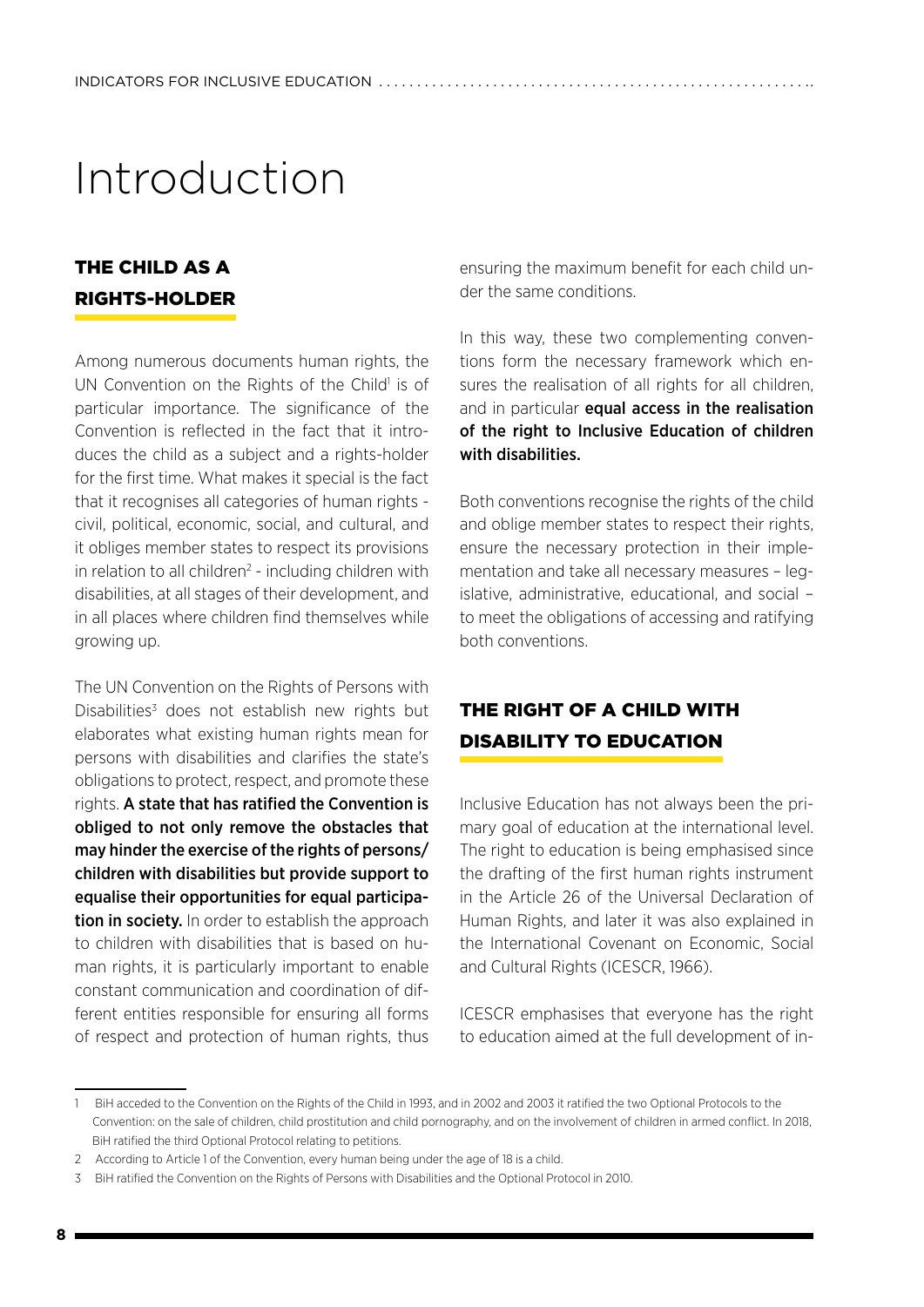<span id="page-8-0"></span>dividuality, a sense of dignity, and respect for human rights and fundamental freedoms. The right to education should enable all people to effectively participate in a free society, to promote understanding, tolerance and friendship, and to help maintain peace. Education is considered a cultural right, but it also relates to many other human rights because the enjoyment and realisation of other rights depends on education. Due to this relationship, the right to education demonstrates the inseparability and interrelatedness of all human rights. "As a right to empowerment, education is an essential means by which economically and socially marginalised adults and children can… achieve a way to fully participate in their communities." Education creates opportunities and enables people to enjoy their birth-given rights. The Committee on Economic, Social and Cultural Rights (CESCR) further explains the right to education in General Comment No. 5 on persons with disabilities and No. 13 on education, where it defines that **education at all levels** should be available, accessible, acceptable, and adaptable. Availability refers to the creation and maintenance of functional educational content, which includes all materials and resources needed for education. This implies non-discriminatory education that is physically and economically accessible to all. Acceptability of education refers to the form, content, curriculum, and essence of education. All these segments need to be acceptable in order for all students to receive a **quality** education. Finally, education needs to maintain adaptability to adjust to changes and different needs of students. Education is not a concept in which "one size fits all", it must be tailored to the needs of students and not the other way around.

The Convention on the Rights of the Child protects the rights of all children and includes an article that specifically refers to children with disabilities. However, the Convention on the Rights of Persons with Disabilities provides an even more detailed protection of their rights and provides a foundation for the definition of Inclusive Education with an explanation of all its key viewpoints. Both conventions advocate for the principles of equality and non-discrimination of children with disabilities in education, which are the basis for the active participation of children in society.

The signatory states to these conventions, as is Bosnia and Herzegovina, are obliged to enable the right to education without discrimination because this is crucial for the realisation of other economic, social, and cultural rights. This duty requires states to take positive action to enable all their citizens, including persons with disabilities, to enjoy the right to education. The concept of progressive realisation is based on the assumption that it is not possible to realise all rights immediately and at once, but that it is necessary to work continuously and make progress towards their realisation.

#### INCLUSIVE EDUCATION

Inclusive Education is the result of many years of experience and transformation of educating children and youth with disabilities. As societies develop and progress, so do democracy, rule of law, and human rights. Special education was the first step in building a society that, through a charitable approach, gives an opportunity for people with disabilities – who until then had been completely deprived of any opportunity to be educated – to be placed in special institutions. As the societal attitude towards human rights – and thus the rights of persons with disabilities as their equal members – evolved, there was a transformation of the approach to the education of children with disabilities. From the *exclusion* phase, when children are denied the right to education; through *segregation*, when children are com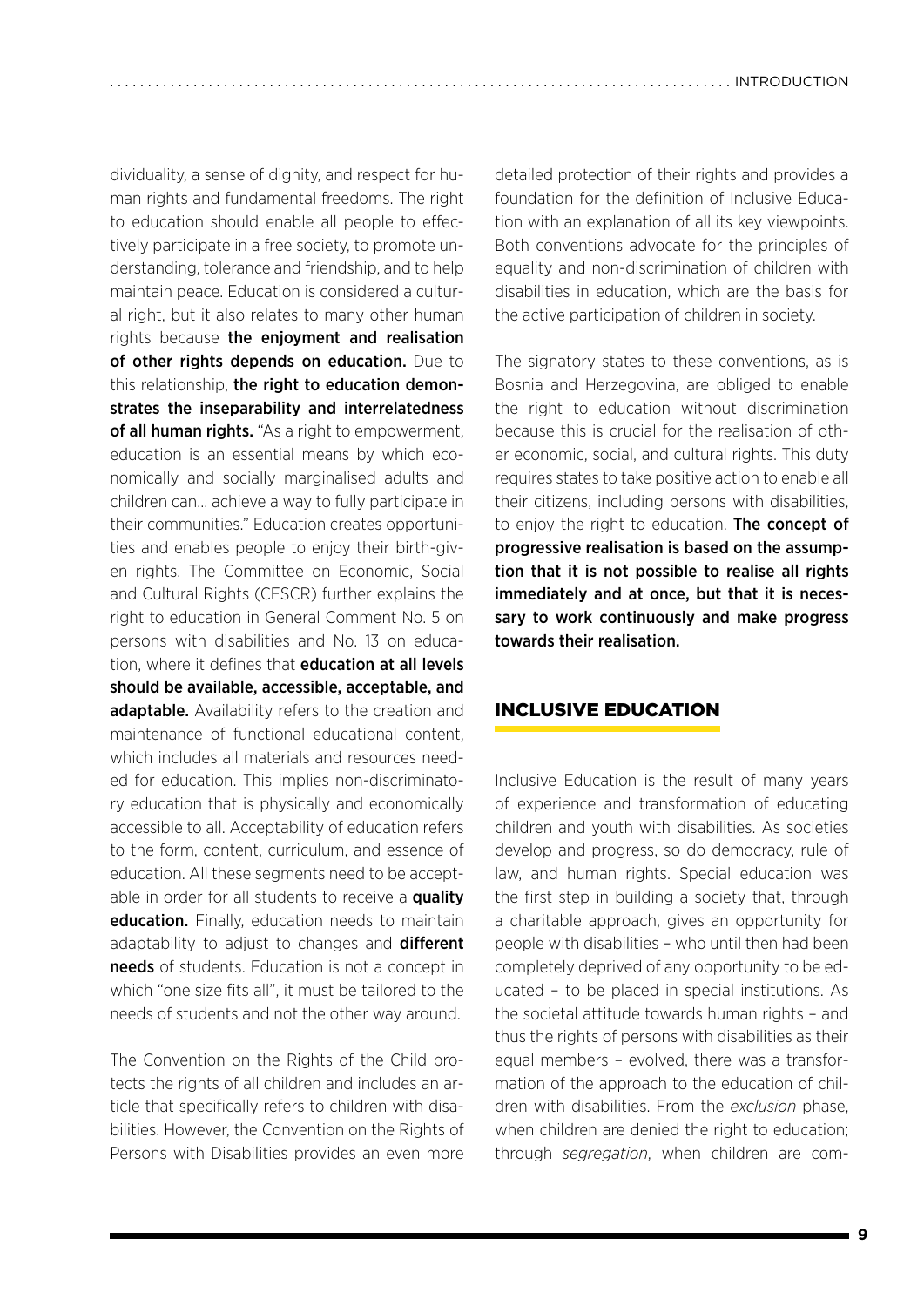pletely separated from peers in special schools, or in the same school but in special classes<sup>4</sup>; *integration*, when children with disabilities are physically present in the classroom with their peers and asked to adapt/assimilate to the (existing) environment, without the educational system offering any support or responsiveness/adoption according to the individual needs of the children, thus heavily relying on the persistence and resources of parents/caregivers or projects delivered by NGOs; we come to *Inclusive Education.* Inclusive Education implies the inclusion of children and youth with disabilities in regular schools closest to their place of residence, where all students receive quality education tailored to their individual abilities together. What makes Inclusive Education the best option for all is the development of academic and social skills in all students.

"The Article 24 of the General Comment applies to all persons (including those) with disabilities, i.e. those who have long-term physical, mental, intellectual or sensory impairments which, in interaction with various barriers, may hinder their full and effective participation in society on an equal basis with others. The shift in thinking is in the second part of the sentence: the Comment refers not only to a school for all, but also to the full participation of everyone involved in the education system. Although the focus is on students with disabilities, it is important to remember that the Comment applies to all persons, which is much broader than just persons with disabilities."5

In order for an education system to be inclusive, beliefs, commitment, and resources must change and adapt to enable quality education for all students in a non-discriminatory environment that guarantees equality and equity from pre-school to higher education, including adult education in all its forms.

All binding laws and regulations, such as strategies, action plans, rulebooks, and standards, should be aligned with the fundamental commitment to the implementation of Inclusive Education.

Quality Inclusive Education is the most important part of a much broader concept of inclusion and an inclusive society in which all citizens are equally valuable and have the opportunity to participate in it, regardless of their characteristics.

According to UNESCO's (1994) Salamanca Statement, "regular schools with this inclusive orientation are the most effective means of combating discriminatory attitudes, creating welcoming communities, building an inclusive society and achieving education for all; moreover, they provide an effective education to the majority of children and improve the efficiency and ultimately the cost-effectiveness of the entire education system."

<sup>4</sup> The terms "special classes" and "special schools" are used for all different names of institutions at different levels of education in different areas of BiH which segregate children with disabilities in accordance with Article 24 of the Convention on the Rights of Persons with Disabilities.

<sup>5</sup> Paula Hunt, Creating a more Inclusive Education system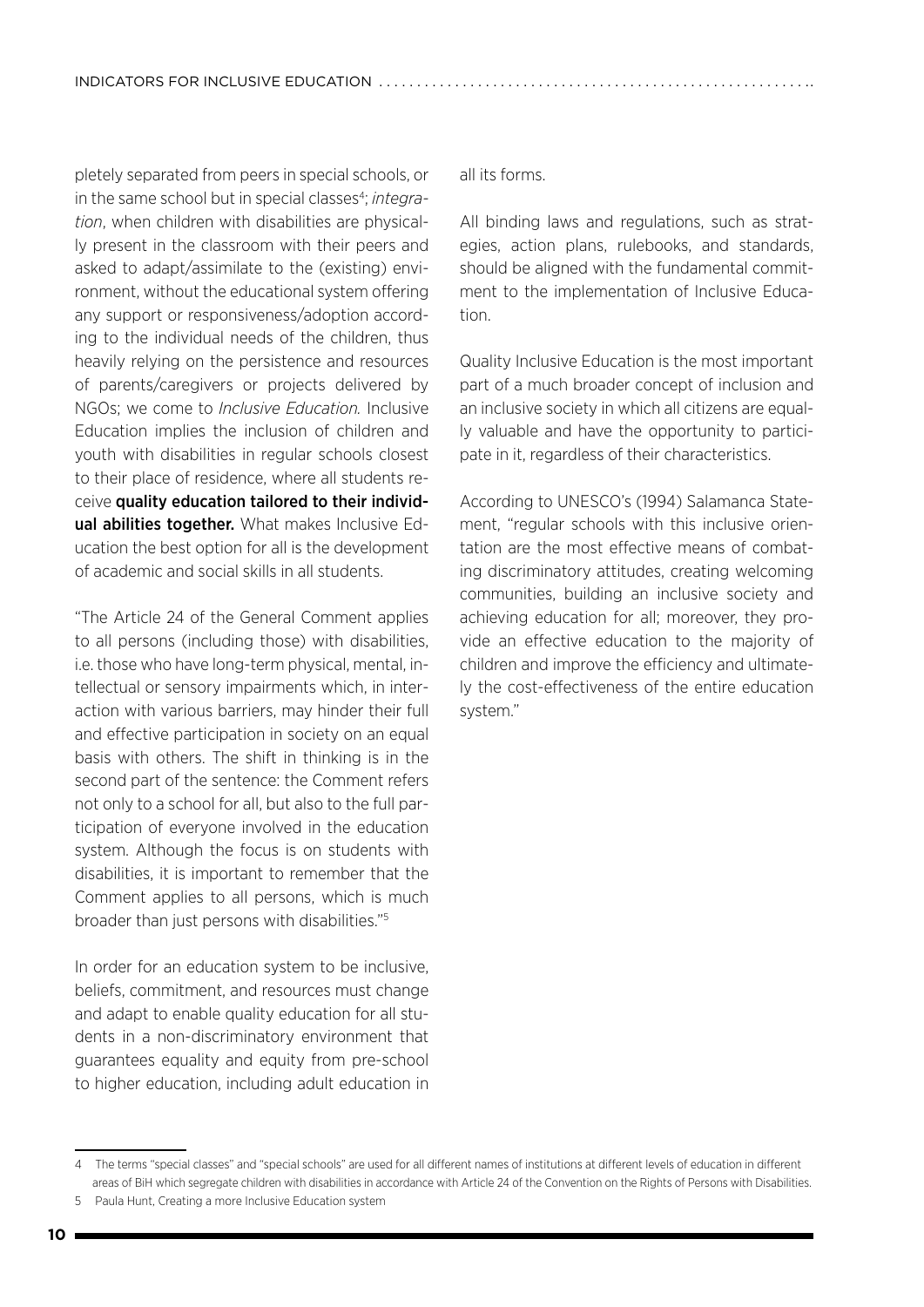# <span id="page-10-0"></span>Indicators for monitoring the implementation of Inclusive Education

There is still a big difference between the educational opportunities available to children with disabilities and those available to their peers. Article 24 of the Convention on the Rights of Persons with Disabilities significantly expands the scope of the right to education of children with disabilities, from explicitly requiring states to ensure the right to education, to explicitly requiring Inclusive Education. The inclusion of "Inclusive Education" in Article 24 is a revolutionary step towards the realisation of accessibility and equality in education for children with disabilities.

The purpose of this document is to offer a meaningful and necessary set of indicators to be used at all levels of the decision-making system in education. This set of indicators will quide ministries of education - which are responsible for implementing the right of persons with disabilities to Inclusive Education – to create, monitor and improve the conditions necessary for the implementation of Inclusive Education for children with disabilities in Bosnia and Herzegovina. The indicators will measure progress in the implementation of Inclusive Education in our country and will be a key tool for the education authorities to adequately respond and take action to improve the identified shortcomings or ambiguities.

The indicators will also be relevant at a broader, international level, with a focus on the state of legislation, children's participation in the process of Inclusive Education, and the allocation of financial resources, and will allow the monitoring of progressive implementation of the right to Inclusive Education.

For the sake of clarity and cohesion of the text, the predominantly used term in this document is child/children with disabilities, which includes both young people and/or adults with disabilities, depending on the respective level of education.

# ELEMENTS OF QUALITY INCLUSIVE EDUCATION

The education authorities have the task to create a transparent and clear framework for the implementation of Inclusive Education in accordance with the Convention on the Rights of Persons with Disabilities. This includes adopting missing laws, changes and amendments to existing laws, as well as the allocation of financial, human, technical, and other resources for Inclusive Education. The teaching staff has the responsibility to implement the adopted framework.

As previously mentioned, Article 24 of the Convention on the Rights of Persons with Disabilities sets standards and thus facilitates and directs the implementation of Inclusive Education. Article 24 requires the provision of an Inclusive Education system at all levels and throughout lifelong learning.

There are many prerequisites that must be met for the implementation of Inclusive Education to be successful, and here are the priorities: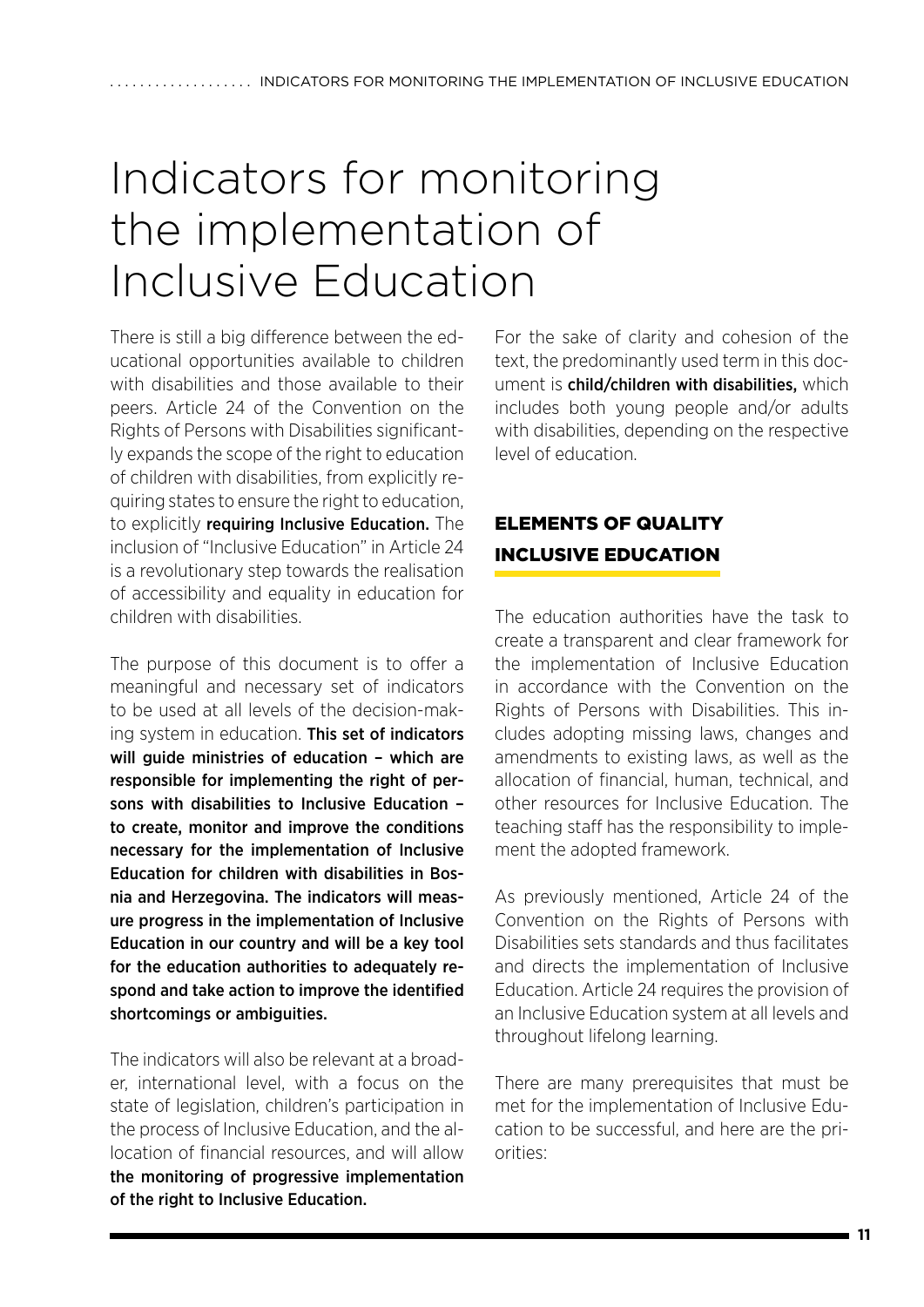$\blacktriangleright$  Securing the funding from the budgets of the Ministries of Education for the implementation of Inclusive Education in order to allocate the available funds in the best possible way. Experience shows that the issue usually does not lie within insufficient funds, but the misallocation thereof.

 $\blacktriangleright$  Raising the awareness of employees in the education sector, also the public in general, about human rights, in order to respect the rights of persons with disabilities at all levels of the education system and build a positive image of children with disabilities as holders of the right to education. Breaking down stereotypes and prejudices and eliminating stigma enables the implementation of the Convention as a whole, and beyond the right to education.

 $\blacktriangleright$  Trained human resources at all levels of education, who have acquired knowledge about the purpose and method of creating individual/personalised educational plans and who, together with the student/family, can identify reasonable accommodation and necessary additional support. Teachers need to be trained to communicate effectively and teach students with different levels of physical and intellectual abilities and characteristics. The education of future teachers must be geared towards inclusion. It is important that ministries of education ensure that topics from Inclusive Education are an integral part of the curriculum of teacher training colleges, as this is an indicator of commitment to the implementation of Inclusive Education. At the same time, it is important to establish and enable professional development through the system of compulsory education of existing teaching staff, in order for them to be up to date with new trends and knowledge so as to conduct the process of Inclusive Education more efficiently.

#### $\blacktriangleright$  The curriculum and teaching materials

should be made accessible and adapted to the individual abilities and needs of each student. In the event that general accessibility measures do not meet individual needs, students should be provided with additional support if they need and request it. This support refers to a reasonable accommodation within the framework of the general education system, thus providing equal opportunities for all students. Reasonable accommodation does not always have to involve the allocation of financial resources, but is a matter of will, compromise, and knowledge of the teaching staff and school administration. Reasonable accommodation includes: assistive technology and support in classrooms, accessible and adapted educational materials and curriculum, augmentative and alternative ways of communication, professional support, but also placing a class with a student with disabilities on lower floors, more time to answer questions, providing oral instead of written tests and vice versa etc.

- $\blacktriangleright$  It is the obligation of the state deriving from the Convention to **enable the active involve**ment and consultation of children with disabilities on all matters affecting them, in person or via parents/guardians or organisations of persons with disabilities. As per the principle of human rights, children and their representatives have the right – and must be given a way to express their opinion and file a complaint if they believe that the child's right to quality Inclusive Education is not respected and is violated.
- $\blacktriangleright$  The general accessibility of the education system implies a comprehensive concept as a precondition for ensuring full and equal access to the enjoyment of all human rights. It includes the elimination of barriers to physical accessibility from the external environ-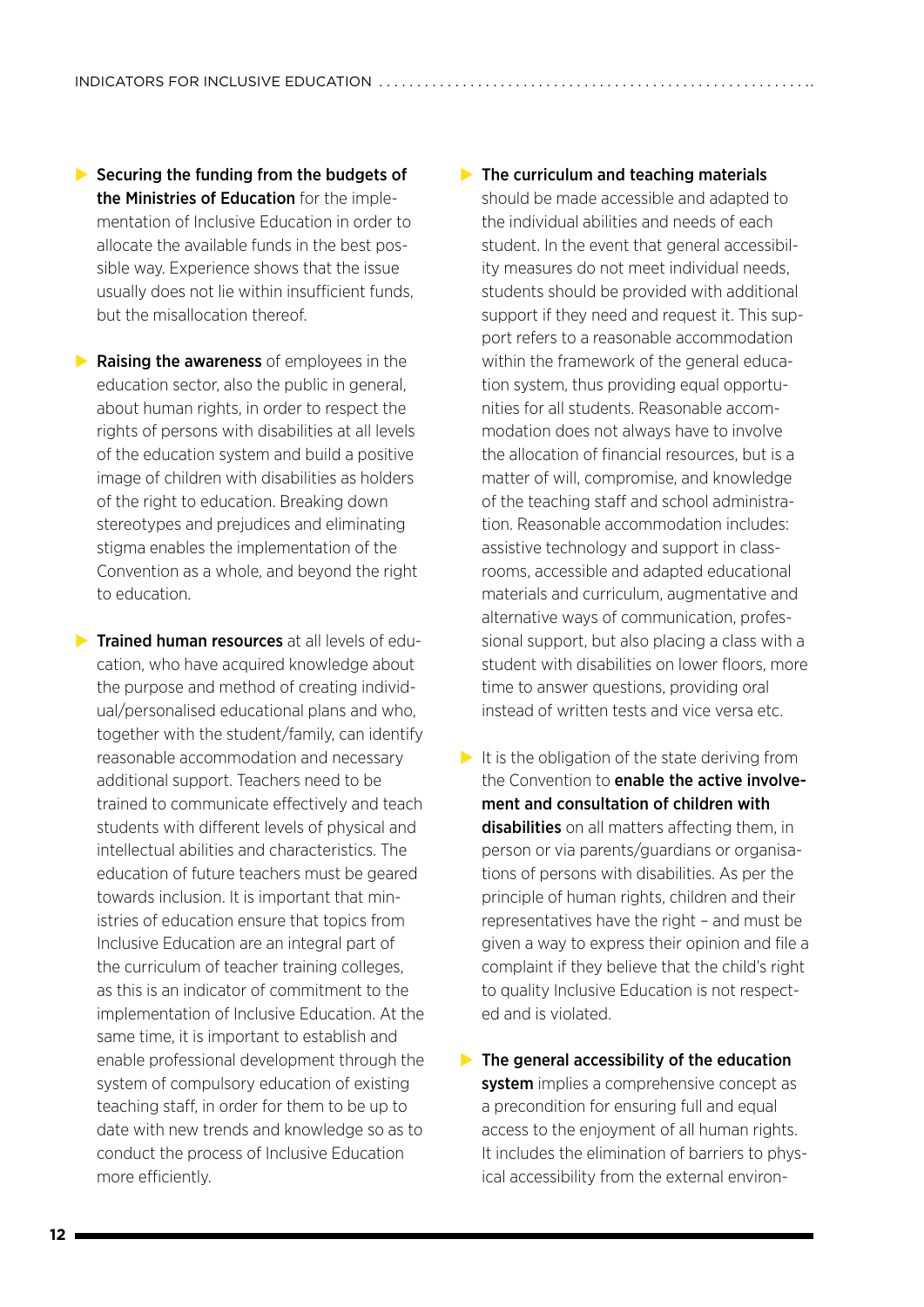ment, as well as internal architectural barriers, and the enabling of an accessible format for the provision of information and communication, transport, and other services. The accessibility of the views of all members of society regarding the right to Inclusive Education of children with disabilities must certainly be taken into account here.

 $\triangleright$  Statistics on the number of children with **disabilities** in regular schools, disaggregated by gender, age, form of disability, and achievement, as well as the number of children not included in the regular education system at all or attending some other form of education. It is expected that the ministries of education collect this data regularly for the purposes of planning and reporting, i.e. monitoring the participation of children with disabilities in Inclusive Education. Quality and realistic data helps better planning in education and can prevent unplanned situations in which the necessary financial, human, technical, and other resources are missing.

- $\blacktriangleright$  Mandatory cross-sectoral cooperation of institutions in charge of any component related to the education of children with disabilities, including health and social work institutions, law and order institutions, and others, in order to provide specialised support to children/students with disabilities, such as learning Braille, sign language, speech and motor skills rehabilitation, the creation of materials with simplified text, etc. It is also necessary to regularly exchange the data from these institutions with the ministries of education as the main stakeholder responsible for education.
- $\blacktriangleright$  The existence of indicators for monitoring and reporting on the state of Inclusive Education, i.e. progress in the realisation of Inclusive Education. Binding human rights

agreements ratified by BiH, which are the foundation of the international human rights protection regime, require regular reporting on progress on their implementation. The purpose of this document is to help monitor their implementation. Therefore, monitoring and use of indicators need to be included in the legislation. The indicators and monitoring should be used at the level of all ministries of education in order to get a complete picture of the state of Inclusive Education in the country, which is reported to various international bodies.

In accordance with the stated priorities and experiences presented in the documents of the European Agency for Special Needs and Inclusive Education, the Working Group consisting of representatives from the ministries of education from various levels of the administrative organisation of BiH, canton, entity and BiH state organizations, as well as representatives of the Republika Srpska (RS) Ombudsman's Office for pre-school, primary and secondary education in BiH, has chosen to focus this document on the indicators in the field of legislation, financing, and participation. The *requirements* for each of the areas describe the conditions that need to be met in order for Inclusive Education to progress in the desired direction. The identified *indicators* measure the fulfilment of these conditions and specify the aspects that need to be assessed or monitored in order to determine that the condition to which they refer is fulfilled. Several indicators can describe each individual condition.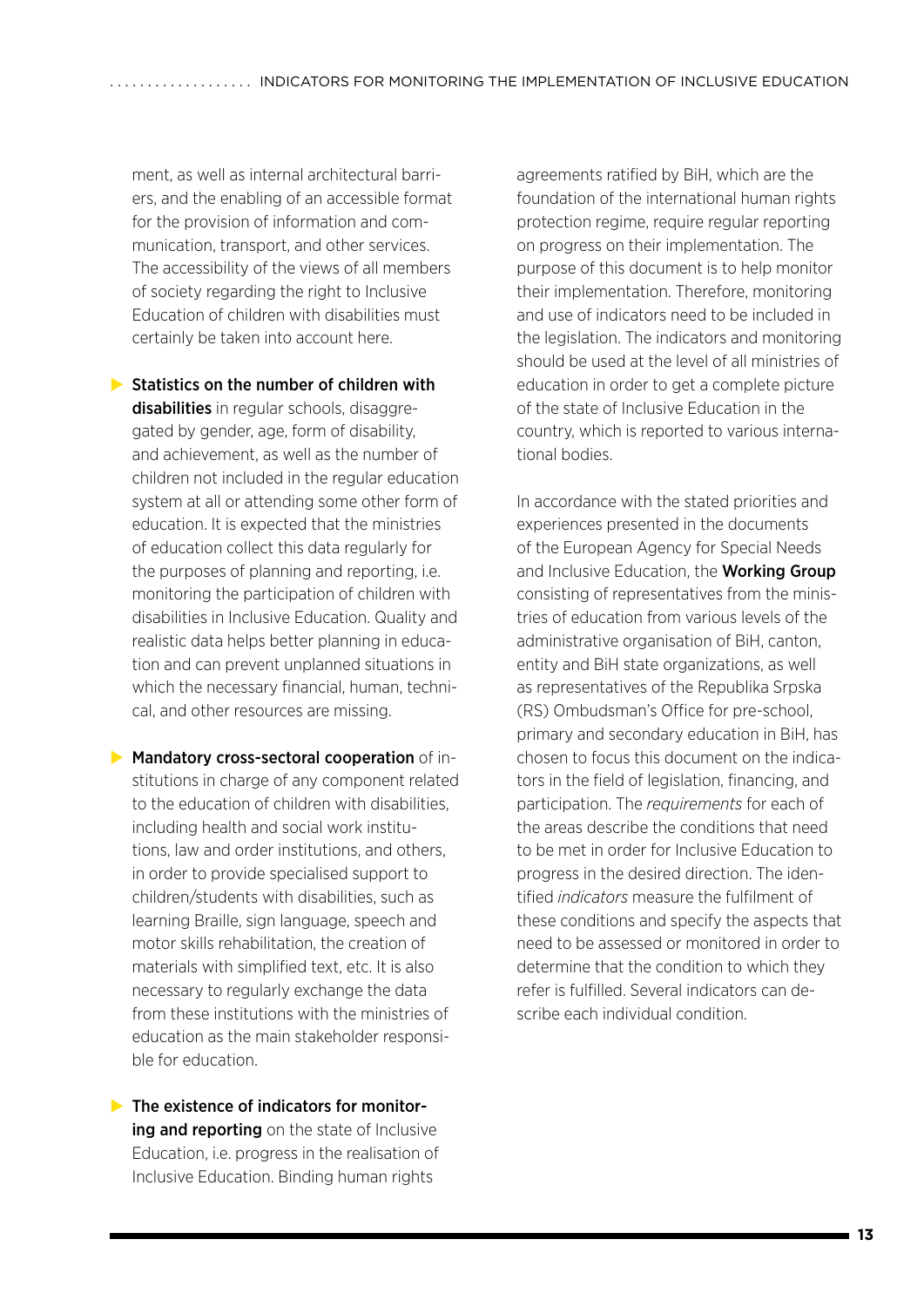# <span id="page-13-0"></span>Glossary

#### **Accessibility**

Accessibility is a concept that looks at the extent to which an environment, service, or product provides access to as many people as possible, especially people with disabilities.

#### **Assessment**

A procedure that involves the examination, interaction, and observation of individuals or groups with identified or potential health conditions, impairments, or restrictions on activity or participation. An assessment may be needed for rehabilitation-related interventions or measuring eligibility for support in education, social care, or other services.

#### Assistive devices, also Assistive Technologies (AT)

Any device that is designed, made or adapted for people with disabilities in order for them to have equal opportunities to participate in all segments of life and society. The products can be purpose-built for people with disabilities or be widely used.

#### Augmentative and Alternative Communication (AAC)

Communication methods that complement or replace spoken and written communication, without and with the use of assistive technology.

#### **Communication**

Includes language, text display, Braille, sign language, tactile communication, large print, accessible multimedia content, written communication, sound recordings, simple language, screen reader and augmentative and alternative models, means and forms of communication, such as accessible information and communication technologies.

#### **Disability**

"Disability is an evolving concept and results from the interaction between persons with impairments and attitudinal and environmental barriers that hinders their full and effective participation in society on an equal basis with others."<sup>6</sup>

#### **Discrimination**

"Discrimination shall be deemed to be any different treatment including any exclusion, restriction, or preference based on actual or presumed grounds towards any person or group of persons and those related to them on the basis of their race, colour, language, religion, ethnicity, disability, age, national or social origin, affiliation with a national minority, political or other beliefs, financial status, membership in a trade union or other association, education, social status and gender, sexual orientation, gender identity, gender characteristics, as well as any other circumstance that has the purpose or consequence of preventing or endangering any person's recognition, enjoyment, or realisation, on an equal basis, of rights and freedoms in all areas of life"7 , including the denial of reasonable accommodation.

#### Early intervention

It encompasses strategies that provide the child with experience and opportunities in early and preschool age (from birth to age 6) with the goal of improving the acquisition and application of behaviours that shape and influence the child's interactions with people and objects. The goal of early intervention is to ensure the acquisition of the necessary knowledge, resources, and support for families with children at risk of developing disability and social exclusion, in order to maximise the physical, cognitive, and emotional development of the child, while respecting the diversity of families and communities.

<sup>6</sup> Preamble of the Convention on the Rights of Persons with Disabilities.

<sup>7</sup> Law on the Prohibition of Discrimination, unofficial consolidated text ("Official Gazette of BiH", No. 59/09 and 66/16).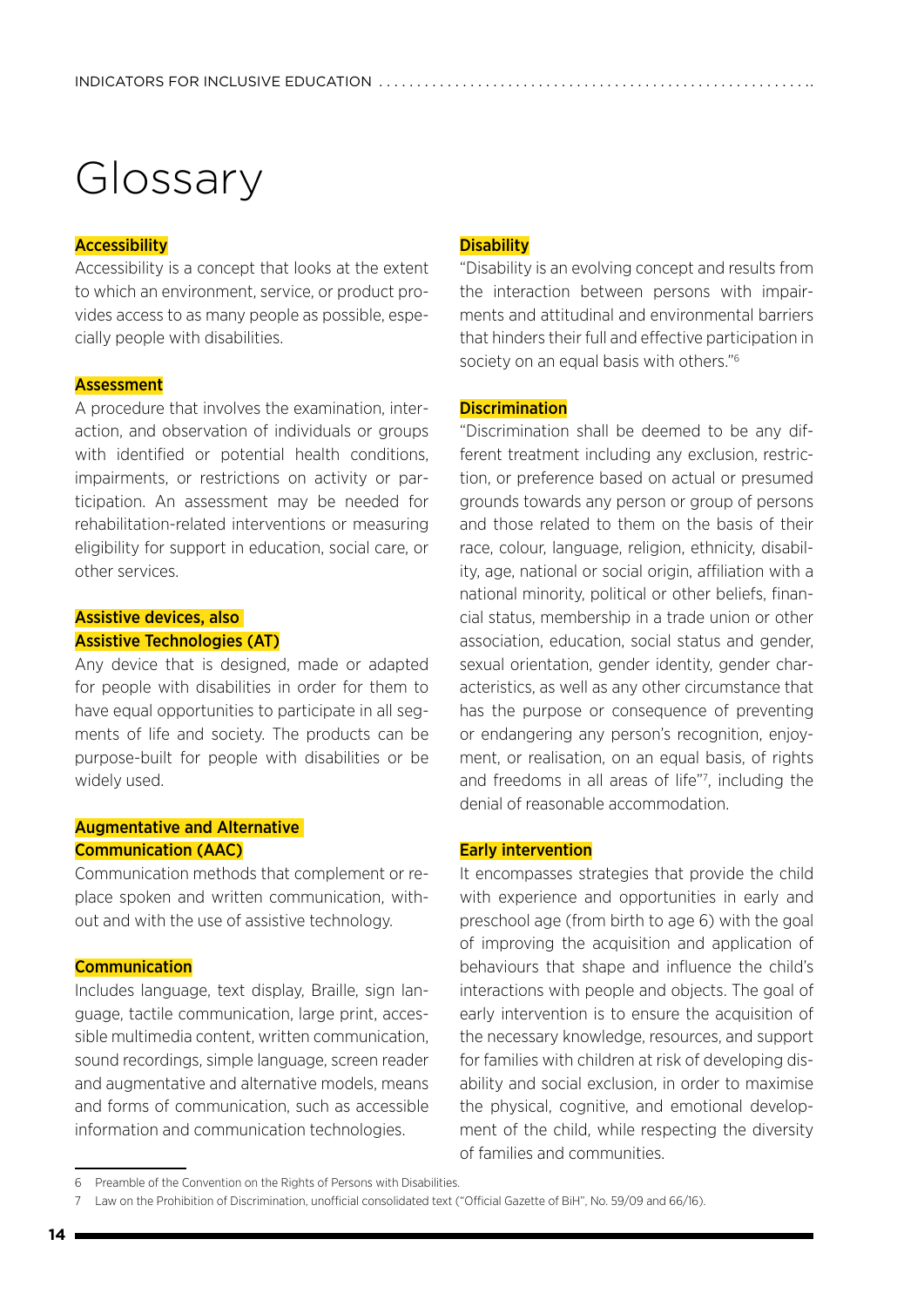#### Habilitation and rehabilitation

Habilitation and rehabilitation imply effective and appropriate measures that enable persons with disabilities to attain maximum independence, full physical, mental, social, and vocational ability, as well as full inclusion and participation in all aspects of life.8

#### **Inclusion**

In the context of education, inclusion refers to the process of reacting to diversity with the aim of overcoming barriers to learning and participation with an emphasis on those individuals who may be at risk of marginalisation, exclusion or failure (European Agency 2013, 11).

#### Inclusion Index: Developing Learning and Participation in Schools

(Booth & Ainscow, 2002) Inclusion in education includes:

- $\triangleright$  Valuing all students and staff equally.
- $\triangleright$  Increasing the participation of students in, and reducing their exclusion from, the cultures, curricula and communities of local schools.
- $\triangleright$  Restructuring the cultures, policies and practices in schools so that they respond to the diversity of students in the locality.
- $\triangleright$  Reducing barriers to learning and participation for all students, not only those with impairments of those who are categorised as 'having special educational needs'.
- $\blacktriangleright$  Learning from attempts to overcome barriers to the access and participation of particular students to make changes for the benefit of students more widely.
- $\triangleright$  Viewing the difference between students as resources to support learning, rather than problems to be overcome.
- $\triangleright$  Acknowledging the right of students to an education in their locality.
- $\triangleright$  Improving schools for staff as well as for students.
- $\triangleright$  Fostering mutually sustaining relationships between schools and communities.
- $\triangleright$  Recognising that inclusion in education is one aspect of inclusion in society.

#### Inclusive Education

Inclusive Education is essentially quality education: the term "inclusive" emphasises that quality education is provided for all children and young people. At the same time, it refers to the system (for example, inclusive schools, systems of Inclusive Education) and to persons (for example, those engaged in or participating in education or the realisation of the right to education). The following definitions of Inclusive Education, which are in line with Article 24 of the Convention on the Rights of Persons with Disabilities, have been added for the purpose of further information and understanding:

- X *Inclusive Education implies educational environments that adapt curricula thanks to trained, professional, and attentive teaching staff according to the abilities of each student so that education in regular schools is available to all students without discrimination.*
- X *Inclusive Education refers to the school's ability to provide quality education to all children, regardless of their differences.*
- X *Inclusive Education is education based on the right of all children to a quality education that meets basic learning needs and enriches lives. It focuses particularly on vulnerable and marginalised groups and strives to develop the full potential of each individual.*
- X *"Inclusion is seen as a process of addressing and responding to the diversity of needs of all learners through increasing participation in learning, cultures and communities, and reducing exclusion within and from education. It involves changes and modifications in*

 $\blacktriangleright$  Emphasising the role of schools in building community and developing values, as well as in increasing achievement.

<sup>8</sup> Convention on the Rights of Persons with Disabilities, Article 26.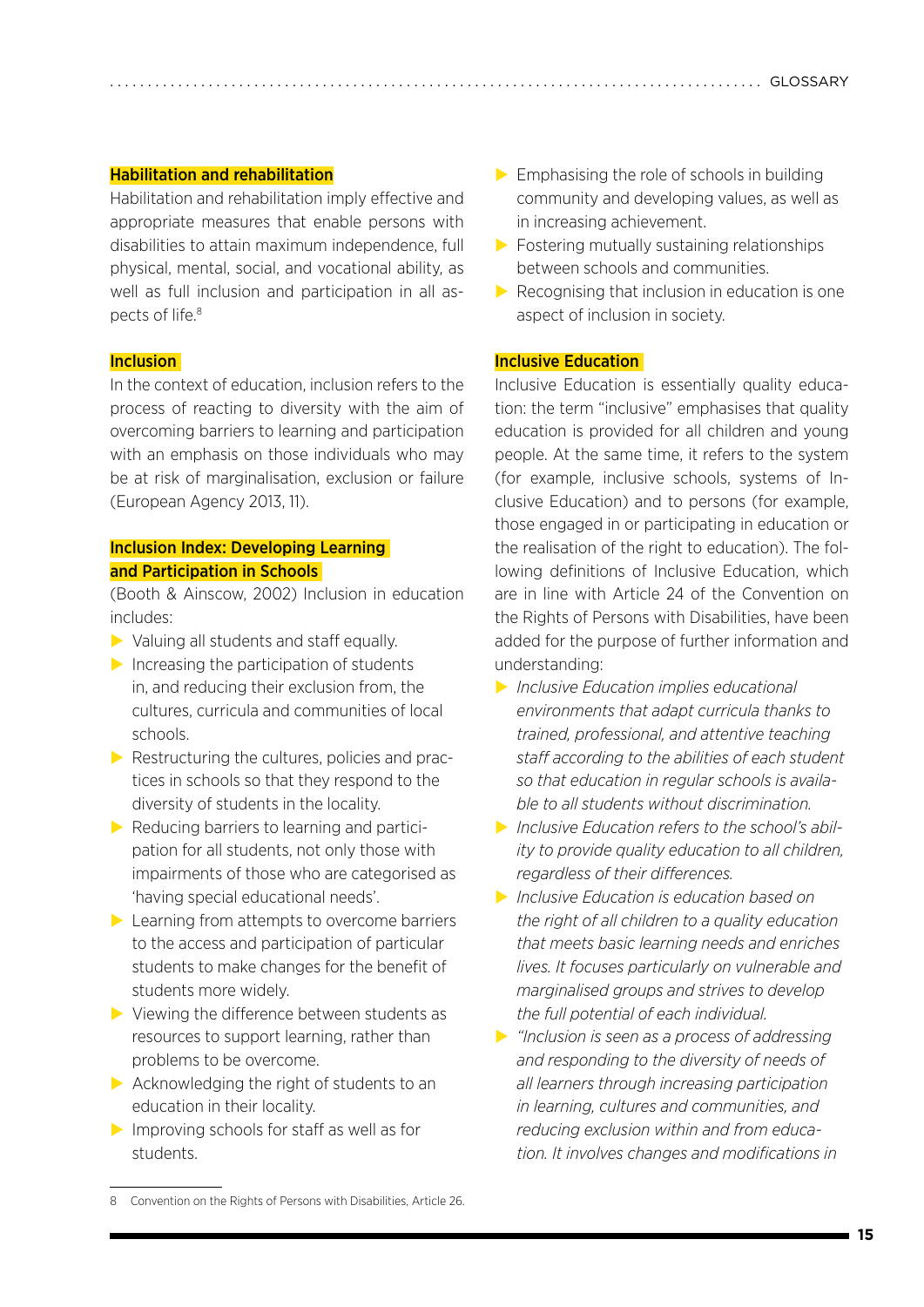*content, approaches, structures and strategies, with a common vision which covers all children of the appropriate age range and a conviction that it is the responsibility of the regular system to educate all children."9*

#### Individual Education Plan (IEP)

An IEP is a written document that is created individually for each child at all levels of upbringing and education.<sup>10</sup> It is based on a dynamic assessment of the relationship between a child's functioning (cognitive, emotional, social, and physical) and current and planned levels of knowledge and skills. The IEP represents a compilation of the child's characteristics, needs, and goals of the subject program. It determines the ways to support, adjust the learning process, and fulfil the individual needs and potentials of the child. Depending on the disabilities and difficulties in development, individual abilities and needs of children, the IEP enables: modification and adjustment of the content of the subject programme; changing the methodology by which the contents of the subject program are realised and supplementing it with sign language, Braille, assistive technology etc. For the preparation, implementation, monitoring, and adaptation of the plan, the school forms a team consisting of: teachers, educational personnel of the school or the resource centre, in addition to the participation of parents/guardians. Cooperation, competencies and responsibilities in the implementation of the IEP are clearly distributed and affirmed.<sup>11</sup> The IEP can identify reasonable accommodations and special support needed individually by the student, including the provision of compensatory aids, special teaching materials in alternative/accessible formats, techniques, and means of communication, and communication aids and assistive and information technologies. Support can also be provided by

a qualified teaching support assistant, either in a group or individually, depending on the needs of the students.12

#### Individual Transition Plan (ITP)

The ITP a part of the individual development-educational plan (IEP) whose goals, measures, and activities are aimed at a timely professional orientation of students in the process of transitioning from one educational level to another and then from the education system to the labour market/ employment. It is implemented in two phases: at the end of primary school and at the end of secondary education. In the first phase, cooperation is established between primary and secondary schools. Exchange of information and the identification of potential and aptitudes of the child with the aim of moving to the next level of education that should prepare them for an independent professional life. In the second phase, the ITP focuses on the recruitment process. All the while the best interest of the child is the imperative.

### International Classification of Functioning, Disability and Health (ICF)

A classification that establishes uniform and standard terminology and a framework for describing health and health-related conditions. The ICF belongs to the "family" of international classifications developed by the World Health Organization.

#### Organisations of persons with disabilities (DPOs)

Organisations or associations established with the aim of promoting and advocating for the human rights of persons with disabilities, with most members as well as the governing bodies of these organisations being persons with disabilities.

<sup>9</sup> UNESCO (2005.) Guidelines for Inclusion: ensuring access to education for all, Paris.

<sup>10</sup> At the level of preschool, primary and secondary education.

<sup>11</sup> [https://www.academia.edu/34887717/OBRAZAC\\_ZA\\_INDIVIDUALNI\\_RAZVOJNO\\_OBRAZOVNI\\_PLAN\\_IOP.](https://www.academia.edu/34887717/OBRAZAC_ZA_INDIVIDUALNI_RAZVOJNO_OBRAZOVNI_PLAN_IOP)

<sup>12</sup> General Comment no. 4. to Article 24 of the Convention on the Rights of Persons with Disabilities - Right to Inclusive Education, paragraph 32.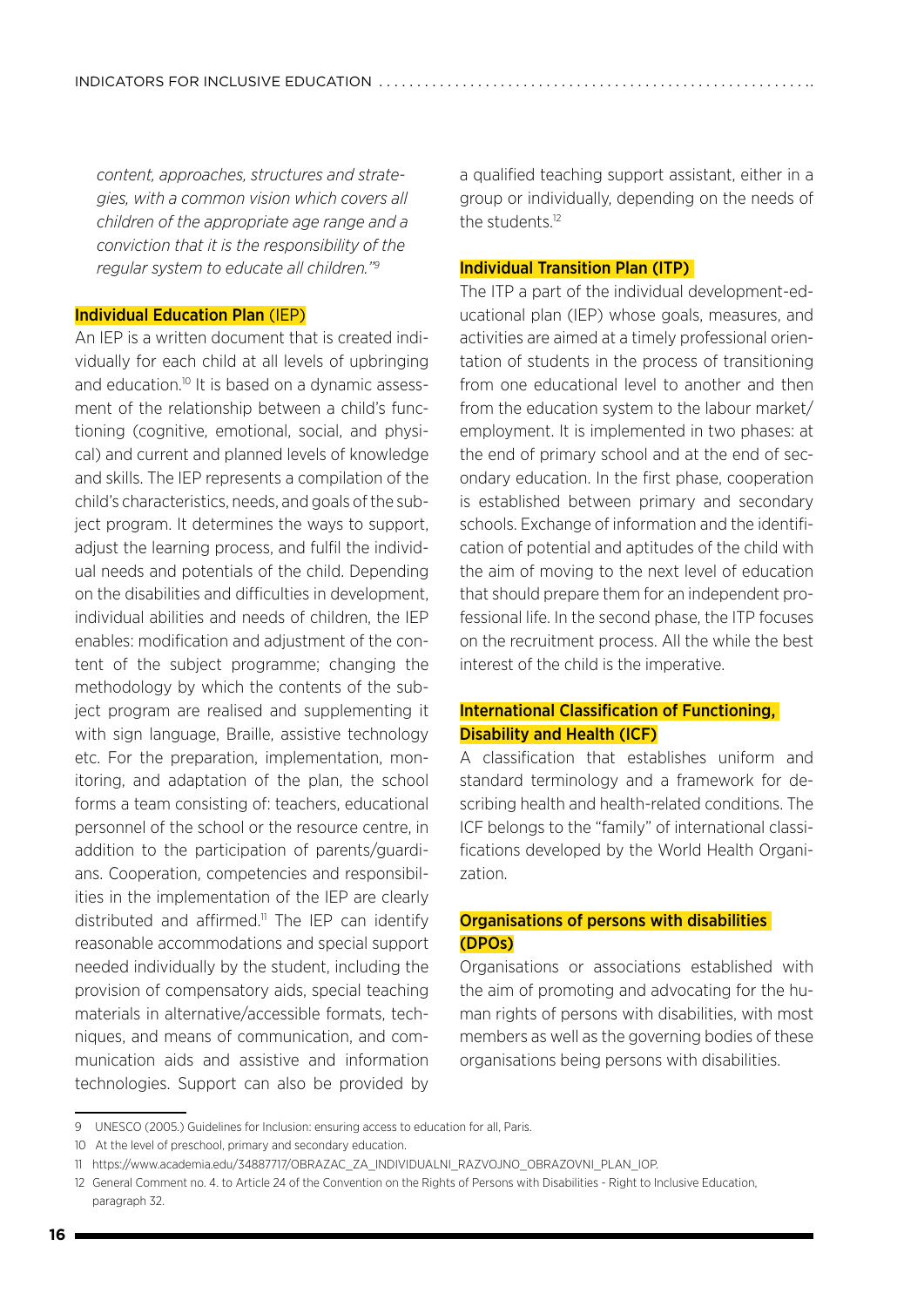#### Person with disability

Persons with long-term physical, mental, or sensory impairments who, due to societal or environmental barriers, may be limited in their ability to participate in society and enjoy equal status with those without such impairments.

#### Progressive realisation

The concept of "progressive realisation" describes a central aspect of states' obligations in connection with international human rights treaties. At its core is the obligation to take appropriate measures towards the full realisation of economic, social, and cultural rights to the maximum of their available resources.<sup>13</sup>

#### Quality education

implies that education:

- $\triangleright$  provides access to learning for all students, especially those who fall into vulnerable categories, tailored to their needs;
- $\triangleright$  provides a safe and non-violent learning environment where all rights are respected;
- $\triangleright$  develops the personality and talents, as well as the intellectual and physical abilities of students, encouraging them to complete the educational program in which they are enrolled;
- $\triangleright$  promotes democracy, respects human rights and social justice in a learning environment that recognises the needs of all participants;
- $\triangleright$  enables students to develop appropriate competencies, self-confidence, and critical thinking, helping them to become responsible citizens with greater employment opportunities;
- $\triangleright$  communicates universal and cultural values to students by enabling them to make their own decisions;
- $\triangleright$  confirms the results of formal and non-formal learning in a transparent manner based on objective assessment, which enables the recognition of acquired knowledge and compe-

tencies for further studies, employment, and other goals;

- $\triangleright$  has at its disposal qualified teachers who are committed to continuous professional development;
- $\triangleright$  is not subject to corruption.

#### Reasonable accommodation

According to Article 2 of the UN Convention on the Rights of Persons with Disabilities, "Reasonable accommodation means necessary and appropriate modification and adjustments not imposing a disproportionate or undue burden, where needed in a particular case, to ensure to persons with disabilities the enjoyment or exercise on an equal basis with others of all human rights and fundamental freedoms."

Reasonable accommodation in the education system represents appropriate adjustments (professional, programmatic, didactic, methodical, different creative ways of approach) which enable and facilitate access to general education and acquisition of necessary knowledge and skills on an equal basis with peers for students with disabilities. Unlike the obligation to ensure general accessibility, the obligation to ensure reasonable accommodation takes effect from the moment the child requests it, i.e. when it is recognised that the child will need some adjustments in order to learn and participate in the educational process like other children, their peers attending the same class. The duty to make reasonable accommodations is equated with taking steps to ensure the best possible education for students with disabilities. The goal of reasonable accommodation is to provide every child with a disability with a quality education that will best suit his or her abilities. Reasonable accommodations are directly related to the students individually and the specific situation of each student. Denial of reasonable accommodation is a form of disability discrimination and a student may seek protection of his or her rights in court on this basis. This obligation must

<sup>13</sup> Frequently Asked Questions on Economic, Social and Cultural Rights, Fact Sheet No. 33.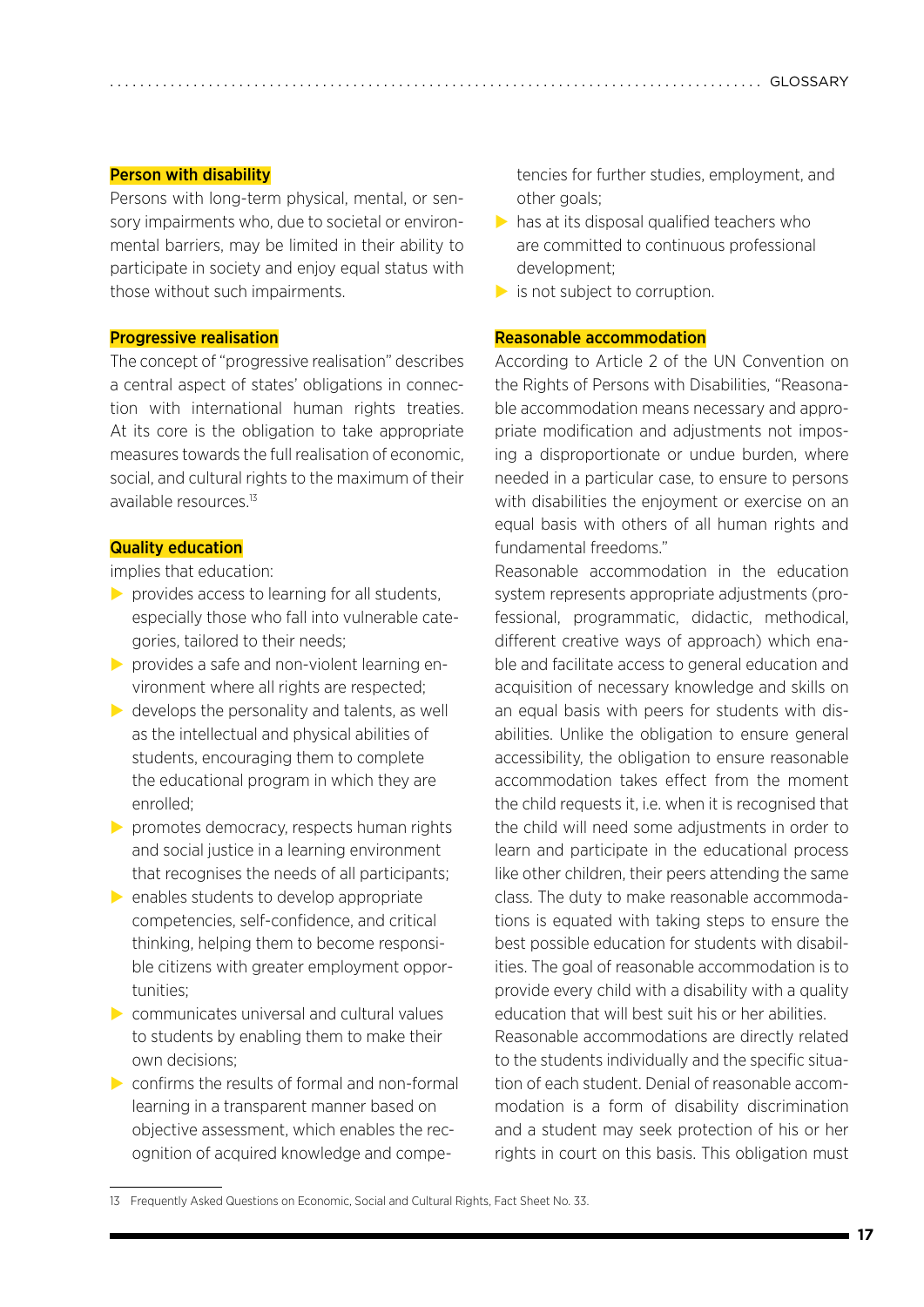be respected from the earliest age, i.e. from the inclusion of children with disabilities in preschool education. By denying this at lower levels of education, the development of a child's potential may be slowed down, thus hindering progress at higher levels of education. Reasonable accommodation as a condition for active participation of children with disabilities in the educational process does not always have to be of a material nature, but is a matter of will, compromise, and expertise of teaching staff and school administration, so it is important to include reasonable accommodation in binding files to make teaching staff aware of these obligations. Its provision must not be a cost to the student, but the system must plan and provide funds.

To best respond to the diverse needs of students with disabilities, it is very important that the students themselves, i.e. their parents and guardians, be involved in the educational process. This is also enshrined in the Convention, and should it be absent, the principle of the participation of human rights holders in decision-making that concerns them would not be respected, which would reduce the effectiveness of the quality of Inclusive Education.

*Example: The school where the student with a hearing impairment is being educated decides to install an induction (hearing) loop in all classrooms without consulting the student, as this is one of the ways to enable access to information and communication. However, the student does not use a hearing aid and does not benefit from an induction loop. The student can read from the lips, so a reasonable accommodation in this case would be for all employees and students to turn to the student as they talk to him, so that he can see their lips clearly. This does not require any financial allocations. In case the student uses sign language for communication, the student then needs to be provided with a sign language interpreter or teaching staff and the students need to master sign language in order to be able to communicate with the student with a hearing impairment.*

#### Right to Education

The right to education as declared in Article 26 of the 1948 Universal Declaration of Human Rights is at the heart of Inclusive Education:

- $\triangleright$  (1) Everyone has the right to education. Education shall be free, at least in the elementary and fundamental stages. Elementary education shall be compulsory. [...]
- $\triangleright$  (2) Education shall be directed to the full development of the human personality and to the strengthening of respect for human rights and fundamental freedoms. It shall promote understanding, tolerance and friendship among all nations, racial or religious groups, and shall further the activities of the United Nations for the maintenance of peace. [...]

Inclusion deals with providing an appropriate response to a wide range of learning needs in formal and non-formal educational settings. Rather than addressing the marginal question of how some students can be integrated into regular education flows, Inclusive Education is an approach that seeks ways to transform education systems and other learning environments to respond to student diversity. The goal of inclusion is aimed at enabling teachers and students to feel comfortable with diversity and to see it as a quest and abundance of the learning environment, not as a problem.

#### Universal Design

Universal Design (UD) in education ensures that educational content is accessible to all users (including students, parents, employees, administrators, and visitors), taking into account their wide range of characteristics (age, disability, learning style, gender, ethnicity, etc.) when designing all educational products and environments. It was originally used in the field of architecture, and now it also applies to commercial and IT products. UD values diversity and inclusion.

UD is applied in many educational products (computers, websites, software, textbooks, laborato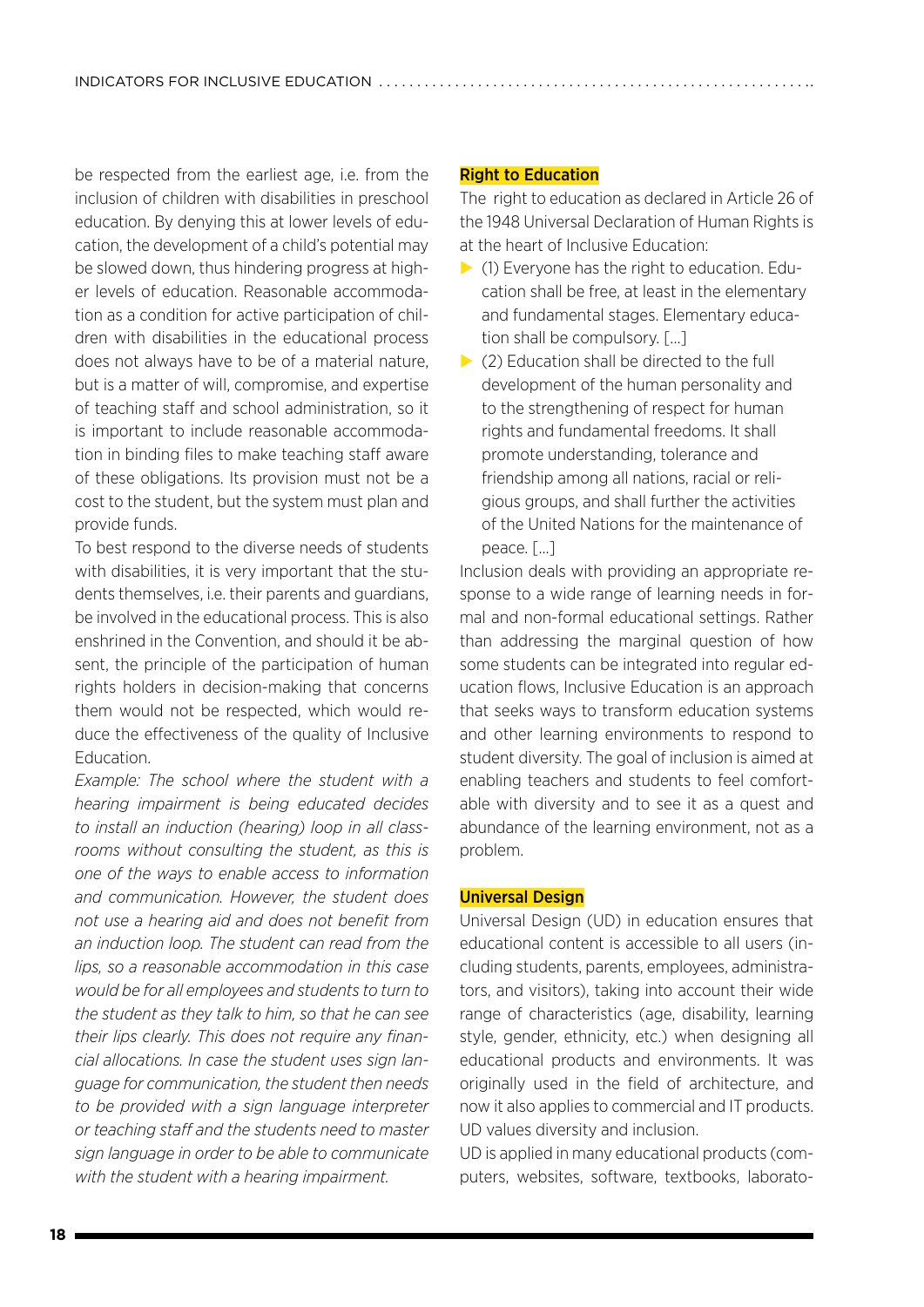ry equipment) and environments (classrooms, libraries, student support department, canteens, distance learning courses). Unlike adaptation for a particular person with a disability, UD practice in education is proactive and benefits all students, including those who do not have a need for disability-related adaptation in school.<sup>14</sup>

<sup>14</sup> Resource: Access to school and educational environment II. - Universal Design for Learning (UNICEF, 2014) - handbook and webinar [https://www.unicef.org/eca/sites/unicef.org.eca/files/Booklet%2011%20-%20Serbian%20Version.pdf.](https://www.unicef.org/eca/sites/unicef.org.eca/files/Booklet%2011%20-%20Serbian%20Version.pdf)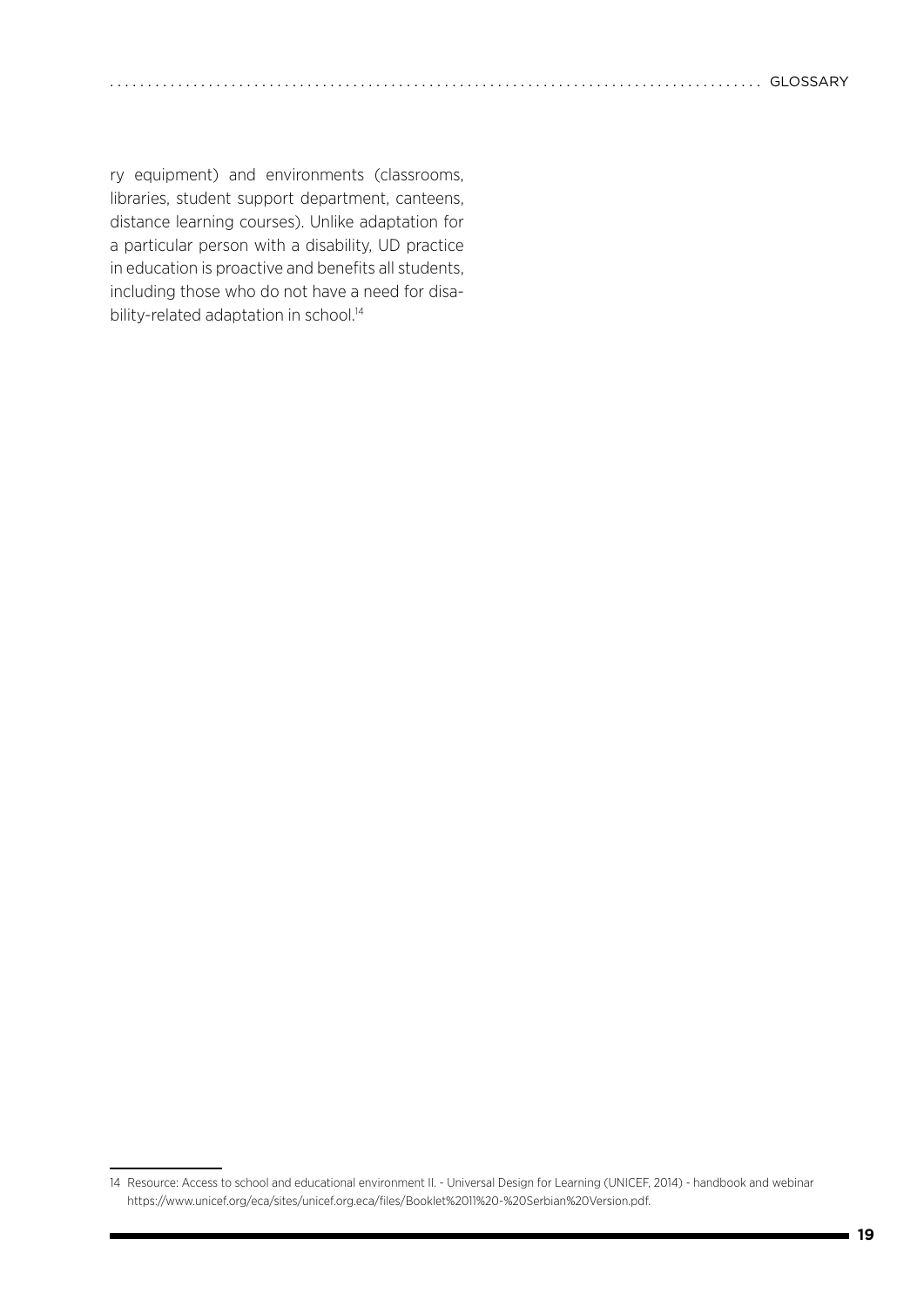# <span id="page-19-0"></span>Documents and materials used

*Analysis Framework for Mapping Inclusive Education Policies,* European Agency for Special Needs and Inclusive Education (2018).

*Convention on the Rights of Persons with Disabilities,* United Nations (2008).

*Convention on the Rights of the Child,* United Nations (1990).

*Development of a set of indicators – for Inclusive Education in Europe,* European Agency for Special Needs and Inclusive Education (2009).

Framework laws in the field of education in Bosnia and Herzegovina:

- $\blacktriangleright$  Framework Law on Preschool Education in Bosnia and Herzegovina ("Official Gazette of BiH", No. 88/07);
- $\triangleright$  Framework Law on Primary and Secondary Education in Bosnia and Herzegovina ("Official Gazette of BiH", No. 18/03);
- **Examework Law on Secondary Vocational** Education and Training in Bosnia and Herzegovina ("Official Gazette of BiH", No. 63/08);
- $\blacktriangleright$  Law on the Agency for Preschool, Primary and Secondary Education ("Official Gazette of BiH", No. 88/07) and
- Framework Law on Higher Education in
- Bosnia and Herzegovina ("Official Gazette of BiH", No. 59/07, 59/09).

*General Comments on the Article 24 of the Convention on the Rights of Persons with Disabilities.*

*Index for inclusion: Developing learning and participation in schools,* Tony Booth & Mel Ainscow (2002).

*Moving towards Inclusive Education as a human right: An analysis of international legal obligations to implement Inclusive Education in law and policy,*Lisa Waddington & Carly Toepke (2015).

*Organisation of Provision to Support Inclusive Education,* European Agency for Special Needs and Inclusive Education (2014.).

*Recommendations for Inclusive Education in Bosnia and Herzegovina,* Ministry of Civil Affairs of BiH, 2019

*Guidelines for the application of inclusive practices in teaching,* "DUGA" Association (2018).

*Universal Declaration of Human Rights*, United Nations (1948).

*Universal Design in Education: Principles and Applications* (2019), Sheryl Burgstahler. [https://www.washington.edu/doit/universal](https://www.washington.edu/doit/universal- design-education-principles-and-applications)[design-education-principles-and-applications](https://www.washington.edu/doit/universal- design-education-principles-and-applications)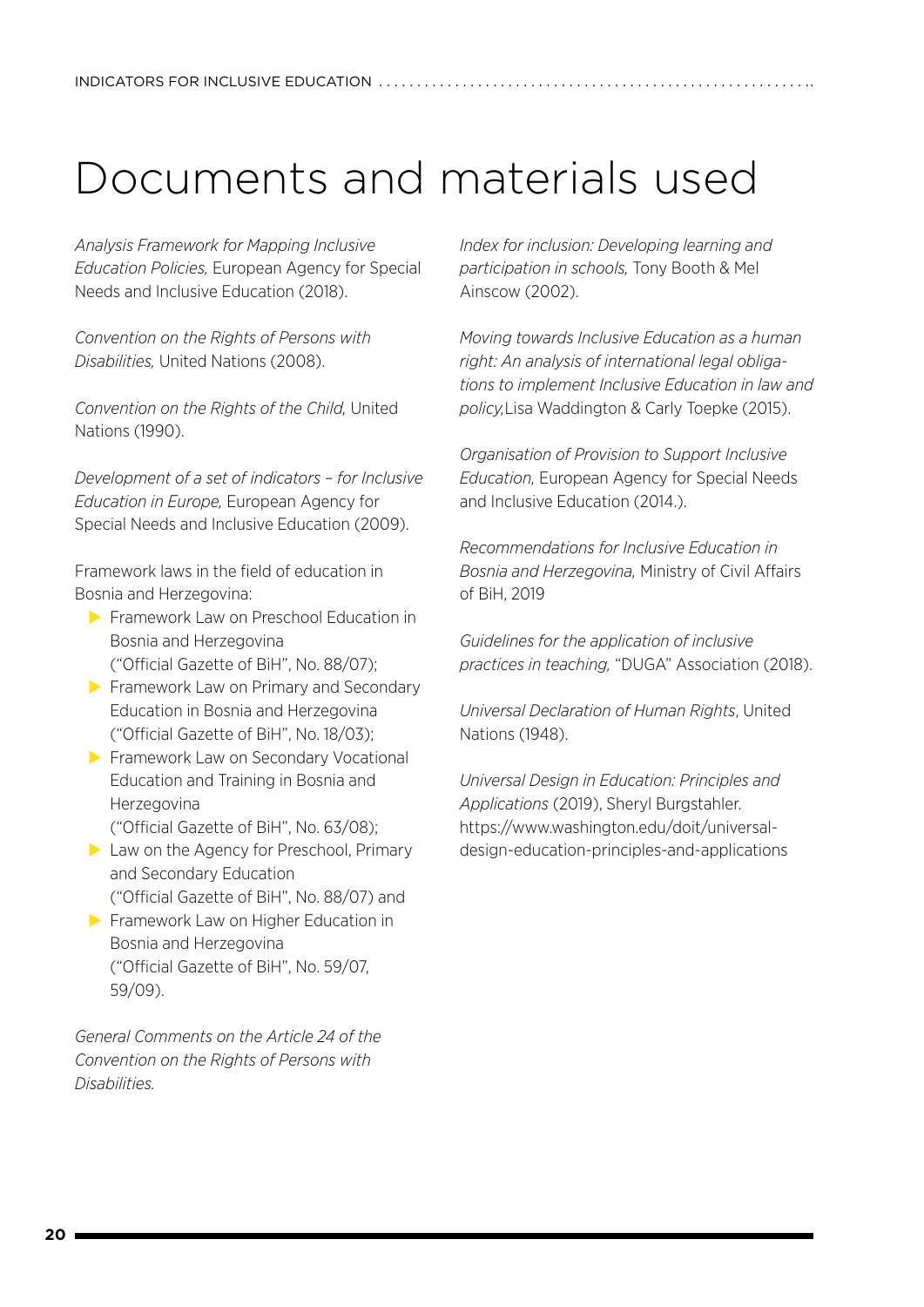# <span id="page-20-0"></span>Indicators for monitoring the implementation of Inclusive Education in Legislation

Legislation in education should be based on the fundamental obligation to ensure the right of every child with a disability to quality Inclusive **Education.** Legislation should be guided by a coherent vision and emphasise the shared responsibility of all educators, leaders and decision makers to realise that vision.

The concept of inclusion in education through legislation must be clearly defined as a matter that increases quality and equity for all students. The legislation is based on **a fundamental com**mitment to ensure the right of every student to inclusive and equitable opportunities in accordance with the principles of the UN Convention on the Rights of the Child (UNCRC) and the UN Convention on the Rights of Persons with Disabilities (UNCRPD). Inclusion in education for every child is ensured by legislation that protects the rights of all vulnerable groups, including children with disabilities. It is crucial that the **views** of students and families are taken into account when drafting, harmonising and implementing legislation. It is necessary to ensure the same quality of educational services regardless of differences in geographical location (such as isolated or rural areas)*.*

Legislation in this document includes laws, regulations, and lower bylaws such as ordinances, instructions, decrees, decisions, etc.

Education authorities include the institutions of the Ministry of Education, pedagogical institutes, other institutes, etc., whose primary duty is education at each administrative level of the organization of Bosnia and Herzegovina.

The sources of verification of these indicators are laws and bylaws issued by education authorities.

## 1. CONDITION 1

Full harmonisation of legislation in education (state, entity, canton legislation of BD) with international agreements such as the UN Convention on the Rights of Persons with Disabilities, the UN Convention on the Rights of the Child, general comments of the United Nations treaty bodies that monitor the implementation of human rights agreements.

**1.1.** A clear commitment to the implementation of Inclusive Education for children with disabilities through a clear and unambiguous understanding of Inclusive Education.

Sources of verification: Laws on upbringing and education at all levels<sup>15</sup>, bylaws, strategic documents in the field of education.

<sup>15</sup> Due to the different names of the laws on education in BiH, all sources of verification use this term which refers to the relevant laws on preschool education, laws on primary, secondary, and higher education and upbringing/education.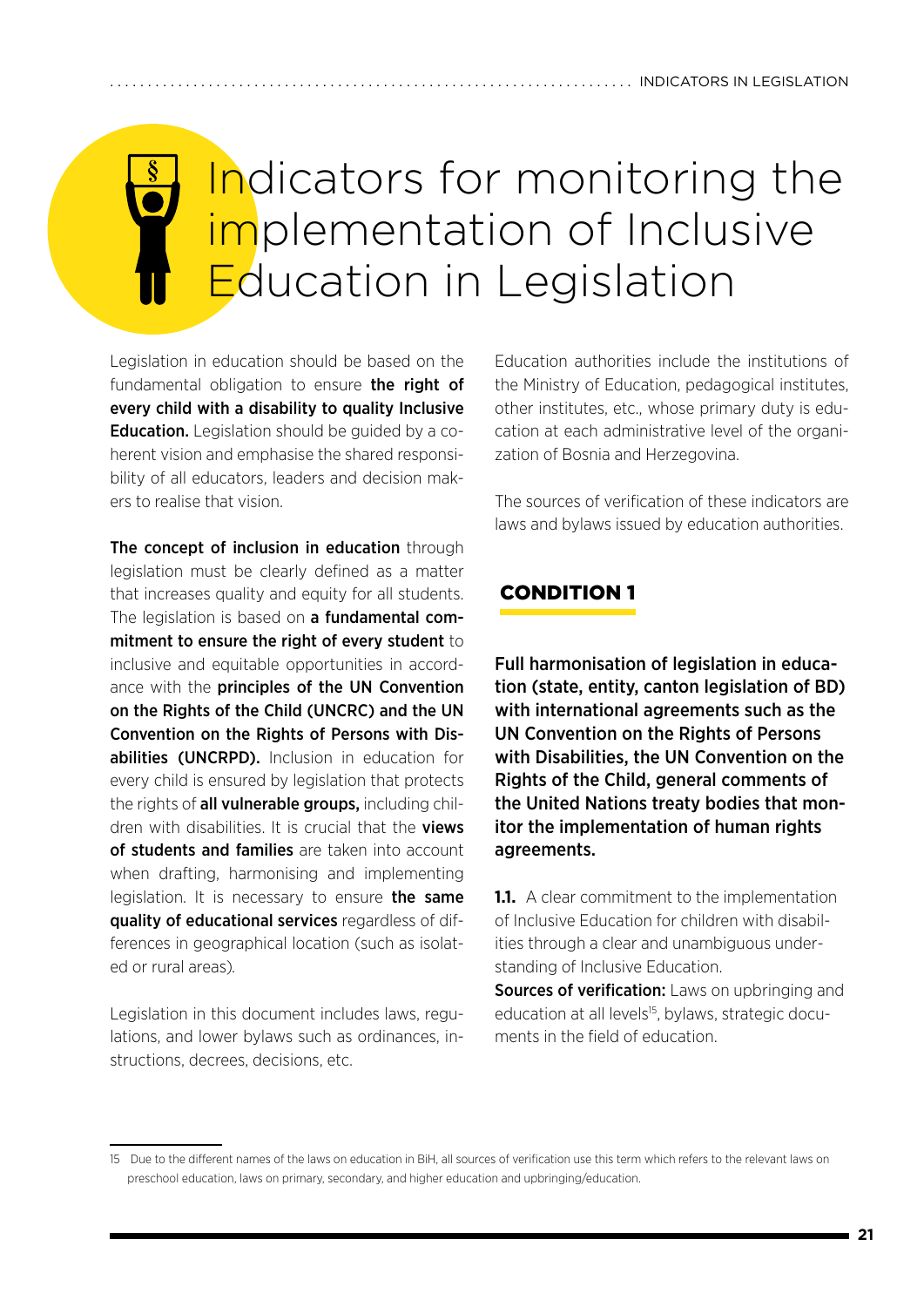**1.2.** The principles of Inclusive Education (universal education, equity, adaptation, flexibility, self-determination, access, parent/guardian participation) are an integral part of education policies.

**Sources of verification:** Laws on upbringing and education at all levels, bylaws, strategic documents in the field of education.

**1.3.** The terminology that defines Inclusive Education in all laws and regulations is in line with the official translation of the UNCRPD in the three official languages of Bosnia and Herzegovina, where Article 7 refers to "children with disabilities".

Sources of verification: Laws on education at all levels, bylaws, strategic documents in the field of education as well as all other laws and regulations that in any way regulate the issue of Inclusive Education.

**1.4.** Strategies and policies, as well as laws and regulations, clearly define that the implementation of Inclusive Education is based on approaching disability in terms of respect for human rights principles such as equality and non-discrimination, innate dignity and diversity, respect for the developmental abilities of children with disabilities, and the right of children with disabilities to preserve their identity.

Sources of verification: Laws on upbringing and education at all levels, bylaws, strategic documents in the field of education.

**1.5.** A prescribed obligation to ensure reasonable accommodation in accordance with the principles of non-discrimination and equality, as well as sanctions for denial of reasonable accommodation which constitutes discrimination on the grounds of disability.

Sources of verification: Laws on education at all levels, bylaws, strategic documents in the field of education, Law on the Prohibition of Discrimination of BiH, Guidelines for dealing with violence

against children in BIH, Protocol on dealing with peer violence in the education system/Protocol on dealing with violence at school, Protocol on dealing with violence, abuse, and neglect of children.

*1.5.1.*A defined procedure for prevention, protection and complaint of discrimination based on disability

Sources of verification: Laws on education at all levels, bylaws, strategic documents in the field of education, Law on the Prohibition of Discrimination of BiH, Guidelines for dealing with violence against children in Bosnia and Herzegovina, Protocol on dealing with peer violence in the education system/Protocol on dealing with violence at school, Protocol on dealing with violence, abuse, and neglect of children, special bylaws, instructions of the Ministries of Education.

# 2. CONDITION 2

### Legislation in education covers all levels of education.

**2.1.** Legislation regulates Inclusive Education at all levels of education (preschool, primary education, secondary education, higher education, and adult education).

Sources of verification: Laws on upbringing and education at all levels, bylaws, strategic documents in the field of education.

**2.2.** A defined obligation of the founding/relevant institution to provide financial resources for the implementation of Inclusive Education at all levels of education.

Sources of verification: budgets (state, entity, canton, municipal).

*2.2.1.*Education regulations include the segment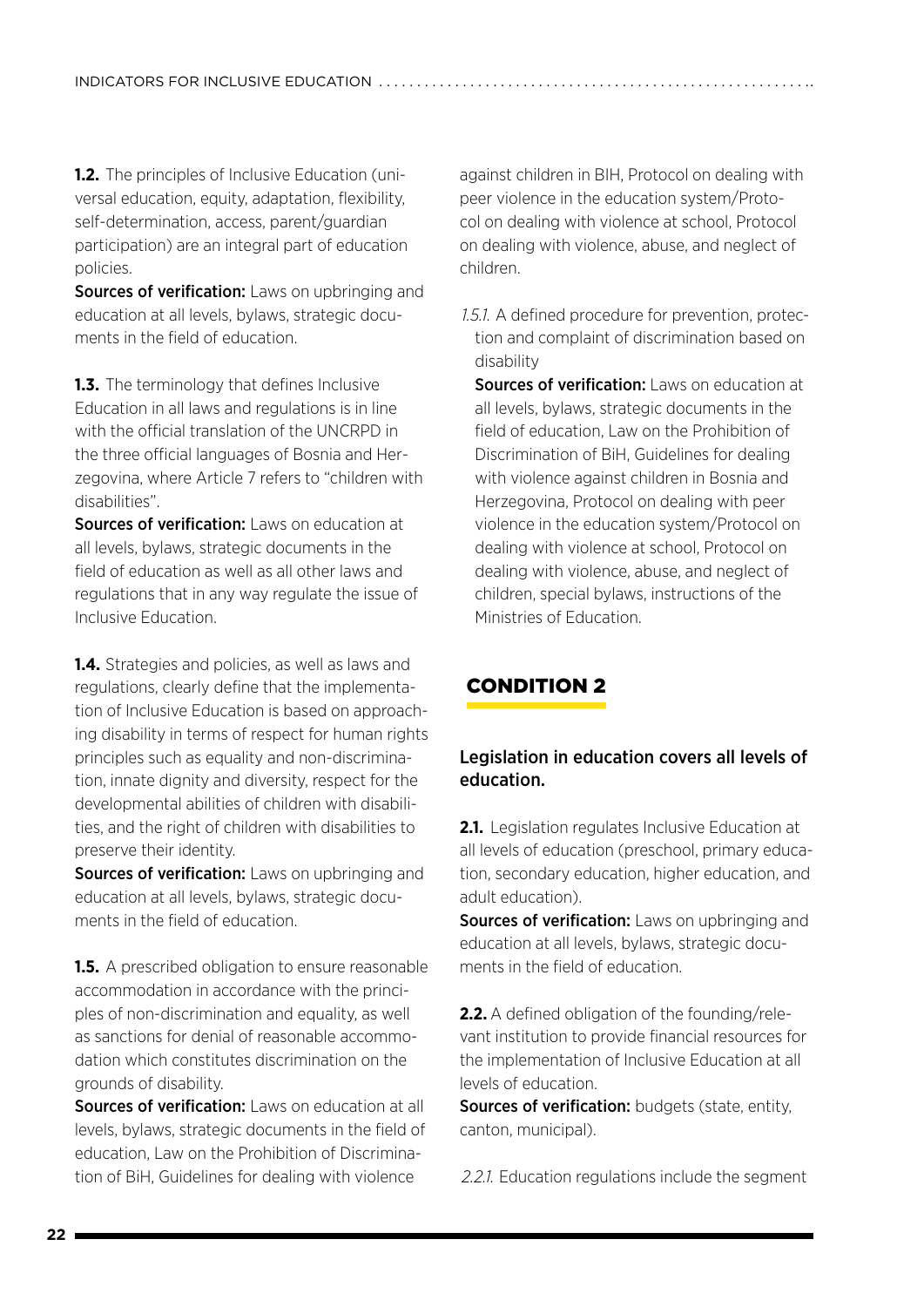

of Inclusive Education of children with disabilities at all levels of education, in accordance with education laws and the requirements of Article 24 of the UNCRPD with clearly defined roles, rights and responsibilities of all actors (students, parents/guardians, teachers, school, etc.).

**Sources of verification: Regulations on up**bringing and education.

*2.2.2.*Established procedures for enrolment, access, mode of operation, attendance, and progress for all children at all levels of education.

Sources of verification: Laws on education at all levels, bylaws, strategic documents in the field of education, laws on adult education.

*2.2.3.*Defined measures to support learning and participation tailored to the needs and potentials of each student while promoting equity and equal opportunities in access to the curriculum and other activities.

Sources of verification: Regulations on upbringing and education, standards, norms.

*2.2.4.*Defined responsibilities of the educational personnel so that education and a successful transition to adulthood are the result of a synergy between respect for individual rights and the development of abilities and the realisation of potential.

Sources of verification: Regulations on upbringing and education.

## 3. CONDITION 3

Legislation in education regulates the issues of education and professional de-

### velopment of teachers, educational staff, non-teaching staff, etc. with a special emphasis on diversity.

**3.1.** Inclusive Education as a compulsory course is included in the curriculum of initial education of teaching staff, with a special emphasis on compulsory practice based on the understanding of human diversity, growth and development, human rights model of disability, and strategies for recognising the functional ability, a child's strengths and learning styles in order to optimise participation in education processes. Sources of verification: Laws on higher education, faculty curricula.

*3.1.1.*Development and implementation of a curriculum of Inclusive Education for all future professions of teachers and other education professionals, which includes mandatory direct practice with a special focus on children with disabilities.

Sources of verification: Faculty curricula.

**3.2.** Prescribed obligation of continuous professional development of teachers and other education professionals through mandatory attendance of organised education in the field of Inclusive Education, its application in school practice, which includes the adoption of additional competencies (learning to use assistive technologies and alternative means of communication, Braille, sign language, and development, planning, implementation, and monitoring of individual educational programs), in order to understand the specific learning requirements and focus on learning outcomes.

Sources of verification: Laws on education at all levels, regulations on professional development of teachers, pedagogical standards, reports on education in which they participated.

*3.2.1.*The development of training catalogues for Inclusive Education with learning outcomes for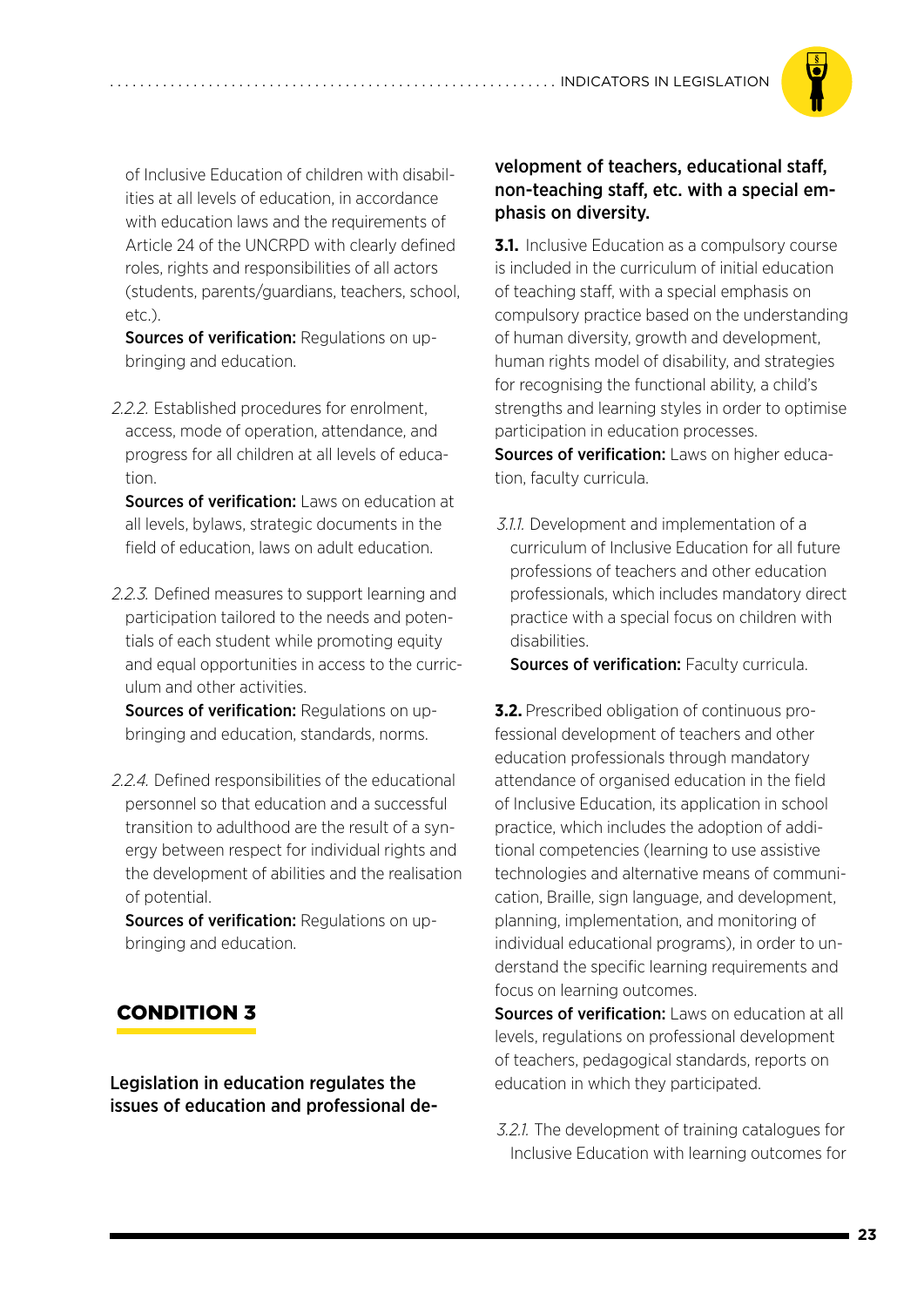teachers.

Sources of verification: Training catalogues.

*3.2.2.*Defined periodic assessment and evaluation of schools, pedagogical institutes, teachers and other education professionals. Sources of verification: Regulations on super-

vision and monitoring of professional associates and teachers.

**3.3.** Developed guidelines and a support system for: personalisation; teaching content using different teaching methods; development and implementation of individual educational plans and programmes focussed on learning outcomes. Sources of verification: Regulations on upbringing and education.

## 4. CONDITION 4

### Legislation in education regulates the issues of ensuring the right to diversity and equity in all educational institutions for all students.

**4.1.** Rules and procedures have been established to promote an integrated approach with an emphasis on assessing the required learning support for the child, taking into account academic, behavioural, social, and emotional needs, as well as environmental factors in order to remove barriers and create a responsible and sensitised approach and understanding of the strengths and needs of children/students with disabilities, which must include, but are not limited to:

*4.1.1.*Cooperation and partnership between the education sector and the health sector related to professional observation of children up to 3 years of age and necessary medical rehabilitation, including public institutions in the field of social protection, health, and education using and understanding ICF (as defined by WHO) \*Conceptualisation model of existing understanding of functioning dynamics and difficulties in the context of environmental and personal factors.

Sources of verification: Recommendations for improving Inclusive Education in BiH by the Ministry of Civil Affairs of BiH.

- *4.1.2.*Cooperation and partnership between the education and the social policy sector related to the provision of habilitation and social rehabilitation services as well as the provision of educational and rehabilitation support to children with disabilities and teaching staff. Sources of verification: Protocol on cross-sectoral cooperation.
- *4.1.3.*Cooperation and partnership between the education sector and organisations of persons with disabilities related to promotion and advocacy of the rights of persons with disabilities, raising awareness in the community about needs and abilities of persons with disabilities and counselling in specific areas and topics related to disability.

Sources of verification: Protocol on cross-sectoral cooperation

*4.1.4.*Cooperation and partnership between the education sector and professional organisations and institutions as resource centres for the provision of services in the field of social and medical rehabilitation, and improving the personal and professional competencies of parents and teaching staff.

Sources of verification: Protocol on cross-sectoral cooperation.

*4.1.5.*Ensuring reasonable accommodation without delay, in order to respect non-discrimination, equal opportunities, and treatment of all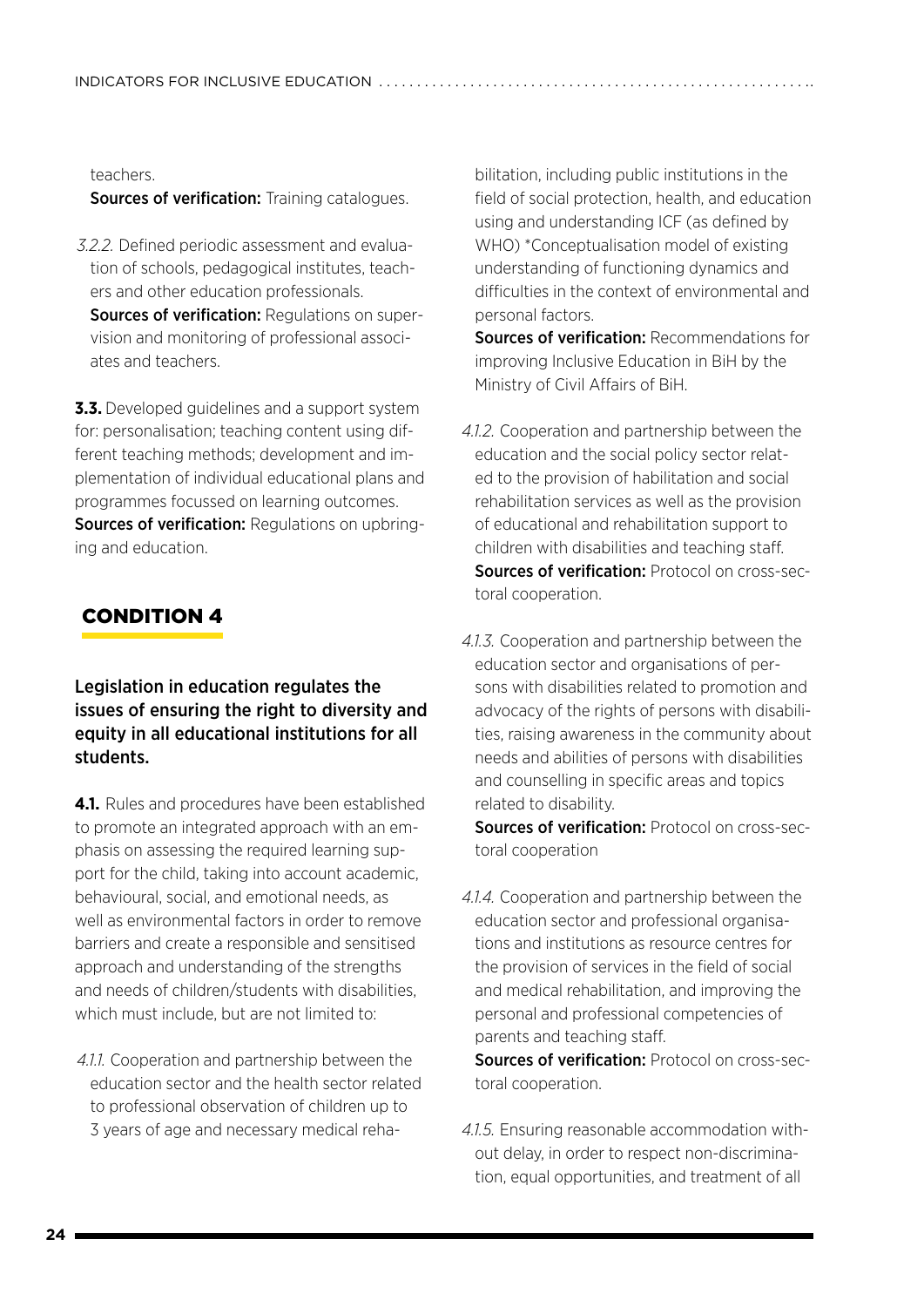

students without exception.

Sources of verification: Regulations on education, IEP, reports of educational institutions, minutes of school inclusion teams, testimonies of parents/guardians/students.

*4.1.6.*Creation of development maps, individual transition programs, and individual educational programs.

Sources of verification: Regulations on upbringing and education, curricula, reports of educational institutions, testimonies of parents/guardians/students.

*4.1.7.*Defining access to grievance mechanisms for students with disabilities regarding violations or denial of the right to education. Sources of verification: Regulations on upbringing and education, testimonies of parents/guardians/students.

**4.2.**Each student with a disability, in addition to a certificate of completion, receives an Individual Transition Plan that takes into account the interests, skills, and expectations of the child and family describing their achievements and abilities in relation to the next educational level, labour market, or inclusion in the community. Sources of verification: School report, Individual Transition Plan, testimonies of parents/guardians/students.

## 5. CONDITION 5

Legislation in education regulates issues of monitoring and accountability for all educational institutions and students as a prerequisite for quality and realistic planning of future activities and resources.

**5.1.** A prescribed obligation to continuously monitor the state of Inclusive Education.

- *5.1.1.*Creation and implementation of indicators for regular monitoring and reporting on the progress of exercising the right to quality Inclusive Education for all children. Sources of verification: Regulations on upbringing and education.
- *5.1.2.*Defined quality in education (e.g. the five dimensions recommended by UNESCO: equity, relevance, pertinence, effectiveness, and efficiency).

Sources of verification: Laws on upbringing and education at all levels, bylaws, strategic documents in the field of education, report on the work of the Ministries of Education, annual reports of the Human Rights Ombudsman of BiH, annual report of the Ombudsman for Children of RS, special reports of the Ombudsman and recommendations on individual complaints (issued in order to eliminate the identified violations).

**5.2.** A prescribed obligation to monitor the functionality of the education system

- *5.2.1.*Developed and implemented an instrument for the self-evaluation of students and evaluation of parents and teaching staff. Sources of verification: Rulebook on monitoring the work of the school, bylaws, strategic documents in the field of education, existence of instruments for self-evaluation of students, evaluation of parents and teaching staff, testimonies of parents/guardians/students.
- *5.2.2.*Education authorities (ministries, pedagogical institutes, other institutes, education departments) have established and are implementing rules for a system for monitoring teaching performance, learning support, and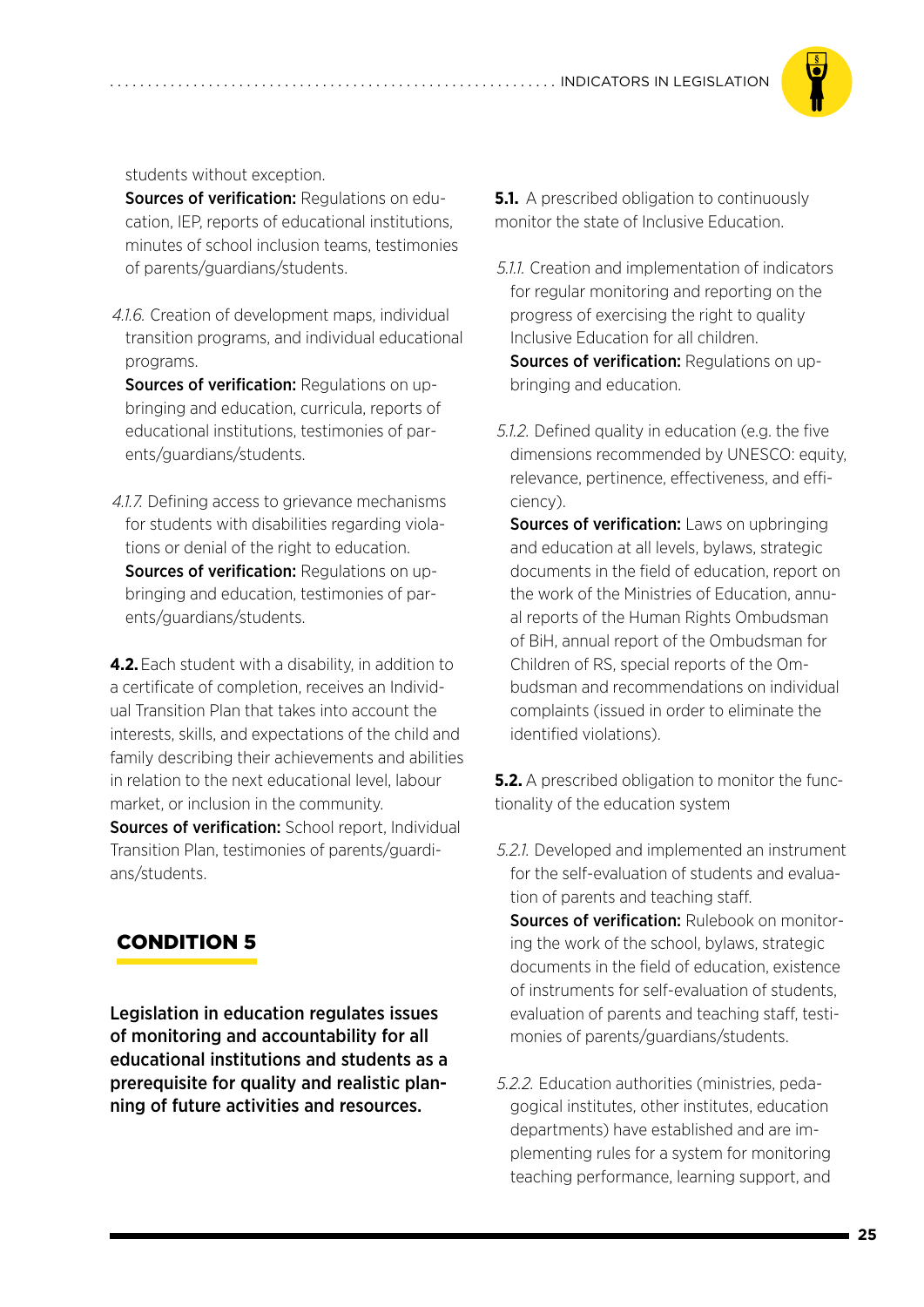socialisation.

Sources of verification: Rulebook on monitoring the work of the school, School Development Plan, instruments for evaluating the work of schools.

**5.3.** uniform rules for keeping records and a system to monitor the level of participation (rates of enrolment, school completion, drop-outs and exclusion, transfer to/from special schools). Sources of verification: school performance reports, Student Performance Analysis.

**5.4.**A prescribed obligation of the Ministry of Education to publicly publish and promote information from the relevant legislation concerning the right to education of all children and the right to complaints related to education on the websites of the Ministry of Education, as well as to use all other means and forms of public information in accordance to the principles of transparency and openness.

Sources of verification: Laws on upbringing and education at all levels, bylaws, strategic documents in the field of education, testimonies of parents/guardians/students, number of resolved appeal procedures.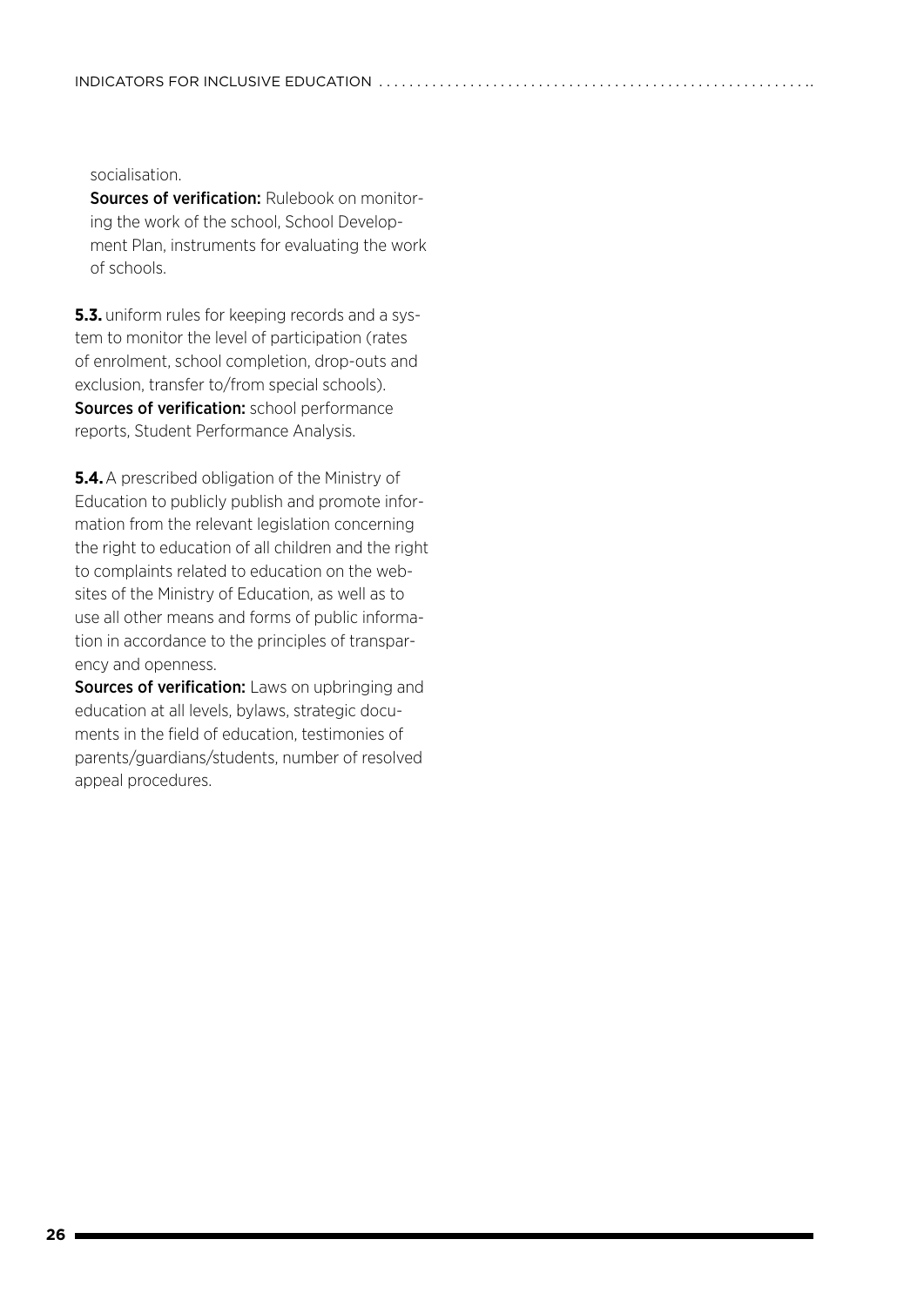# <span id="page-26-0"></span>Indicators for monitoring the implementation of Inclusive Education in Participation

Participation implies involvement in all situations in one's life. Individuals are involved if they engage behaviourally, emotionally, and cognitively in activities that are typical of their environment and directed toward achieving socially or personally meaningful goals.

Only in this way can it be ensured that every person feels safe, respected, and equal. An environment is created that recognises and appreciates the diversity of the community and respects, supports, encourages, and rewards each student.

By respecting the different interests, knowledge, skills, abilities of the child and their environment, an adequate professional orientation is achieved, with the ultimate goal of exercising the right to independent life and work.

In the area of participation, an overview of access to education, enrolment – admission, and school selection, as well as issues relating to the curriculum (participation in the teaching process, learning and teaching, school activities), identification and assessment of needs, and planning, is given. This requires fulfilling the following:

- **1** Admission policies promote access to regular upbringing and education for every child.
- **2** The curriculum guidelines of the state/entity/canton/Brčko District fully regulate the educational inclusion of each student.
- **3** The knowledge assessment systems of the state/entity/canton/Brčko District fully follow the principles of inclusive assessment and do not constitute an obstacle to participation in learning and activities.
- **4** The identification of educational needs and assessment methods fully promotes and supports inclusion.

## 1. CONDITION 1

### Admission policies promote access to regular upbringing and education for all children.

**1.1.** Access to quality upbringing and education at all levels is provided for every child. Sources of verification: Laws on upbringing and education at all levels

*1.1.1.*The percentage of children enrolled in preschool and school facilities (public and private), including percentage of children with disabilities.

Sources of verification: Ministry of Civil Affairs of BiH, Agency for Statistics of BiH and cantonal agencies for statistics, reports of preschool and school institutions (state and private).

*1.1.2.*Parents/guardians of children with disabilities have support and training on their child's rights, developmental specificities, and available support services.

Sources of verification: Regulations on enrolment of children in preschool and school institutions, testimonies of parents/guardians/ students.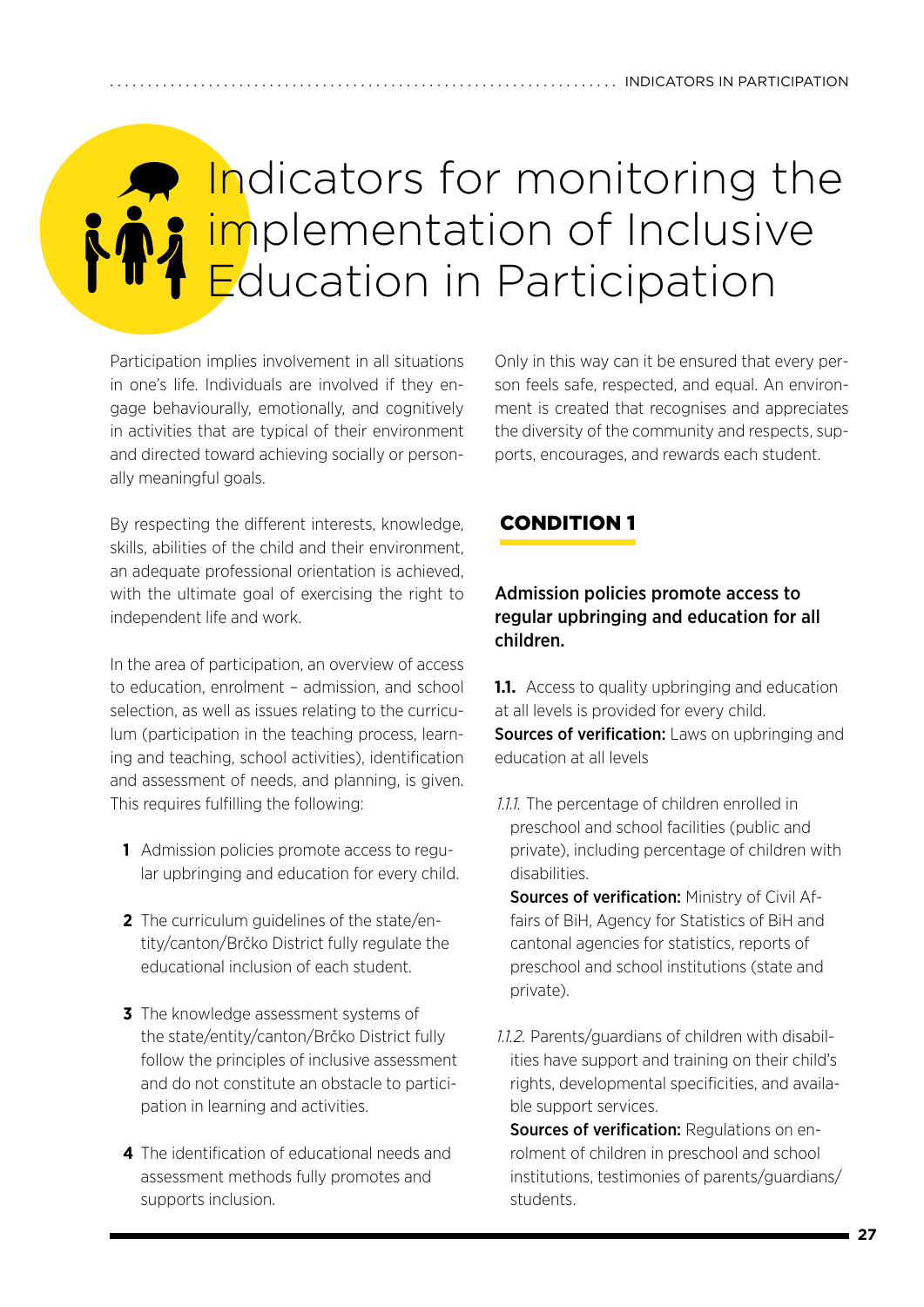*1.1.3.*All children with disabilities are enrolled in schools/preschools in the enrolment area of their place of residence.<sup>16</sup>

Sources of verification: Laws on upbringing and education at all levels, testimonies of parents/guardians/students.

**1.2.** The establishment of rules for the participation of children with disabilities in the educational process (preschool, primary and secondary education, higher education, and adult education).

*1.2.1.*Ensuring a zero rate of non-participation in upbringing and education.

Sources of verification: Reports of relevant ministries of education.

- *1.2.2.*Number and percentage of students with disabilities in/at: regular classes, special classes, special schools, home, health and social care institutions, homes for minors, and those excluded from the education system. Sources of verification: Annual work program (AWP) of educational institutions, reports from the health and social sector, reports on the implementation of AWP.
- *1.2.3.*Provision of an assessment of the learning environment, considering the child's opinion. Sources of verification: Law on Preschool/ Primary/Secondary Education, testimony of parents/guardians/students.

**1.3.** The establishment of rules for adapted transport.

*1.3.1.*The percentage of children using (adapted) transport.

Sources of verification: Laws on upbringing and education at all levels, pedagogical standards, reports of relevant ministries.

**1.4.** The establishment of rules for the provision of information and communication aids for students in accordance with their needs to ensure the accessibility of teaching materials, communication with the environment, participation in work, distance learning, etc.

*1.4.1.*Specification of information and communication aids for each type of disability and educational needs.

Sources of verification: Pedagogical standards and norms.

*1.4.2.*Guidelines for ensuring the accessibility of teaching materials. Sources of verification: Pedagogical standards and norms.

**1.5.** A prescribed obligation to plan and ensure accessibility of all levels of educational institutions.

*1.5.1.*New educational facilities designed and built on the principle of universal design through accessibility standards.

Sources of verification: Pedagogical standards and norms, testimonies of parents/guardians/students.

*1.5.2.*For existing facilities, a timeframe has been set for adaptation to meet the requirements in accordance with General Comment no. 2 and valid bylaws on building an accessible environment<sup>17</sup>

<sup>16</sup> In the RS, the enrolment area is the Republika Srpska, but only for a small number of children who, due to the severity of their disabilities, are enrolled in schools for children with disabilities from the territory of the Republika Srpska. All other children should be enrolled in preschool and school facilities closest to their place of residence.

<sup>17</sup> Decree on Spatial Standards, Urban-Technical Conditions and Norms for Preventing the Creation of Architectural-Urban Barriers for Persons with Disabilities (Official Gazette of the Federation of BiH No. 5/00,48/09), Rulebook on Conditions for Planning and Design of Facilities for the Unimpeded Movement of Children and Persons with Reduced Physical Abilities (Official Gazette of RS, No. 44/11).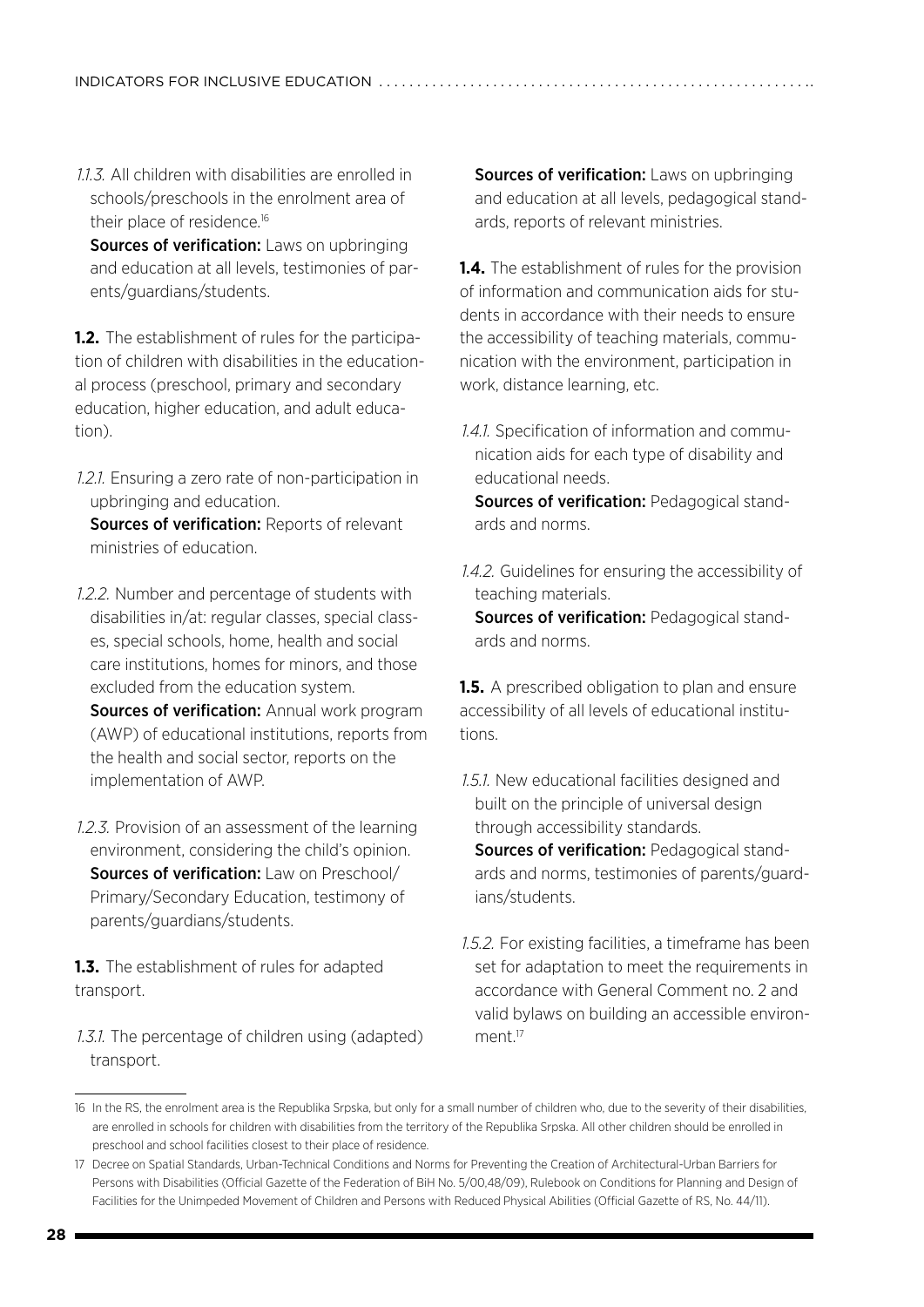

Sources of verification: Pedagogical standards and norms, testimonies of parents/guardians/students.

## 2. CONDITION 2

The curriculum guidelines of the state/entity/canton/Brčko District fully regulate the educational inclusion of each student.

**2.1.** Established rules on the flexibility of the curriculum to respond to the educational needs of all students, including those with disabilities. Sources of verification: Rulebook on upbringing and education, learning outcomes, curricula, IEP, testimonies of parents/guardians/students.

**2.2.** Established rules to create a curriculum that is linked to the real-life needs of students and academic learning.

Sources of verification: Curricula, IEP, Rulebook on Inclusive Education, other regulations in the field of inclusion.

# 3. CONDITION 3

The knowledge assessment systems of the state/entity/canton/Brčko District fully follow the principles of inclusive assessment and do not constitute an obstacle to participation in learning and activities.

**3.1.** Established rules for assessing a wide range of learning outcomes.

*3.1.1.*Children with disabilities are involved in state-level knowledge assessments. Sources of verification: International research and testing programs (PISA, TIMSS, PIRS),

reports of the Ministry of Education or another competent body that organises these knowledge assessments, testimonies of parents/ guardians/students.

**3.2.** Established assessment rules that include and encourage the success of all students, and clearly defined rules for assessing children with disabilities in accordance with their educational plan and individual approach.

**Sources of verification: Rulebook on assess**ment.

*3.2.1.*Each student, including students with disability, receives a supplement to the educational document on the completed level of education, which describes their achievements and competencies.

Sources of verification: Rulebook on upbringing and education (description of student achievements), testimonies of parents/guardians/students.

**3.3.** Established rules for a series of assessments used to enable all students to showcase their skills.

- *3.3.1.*The types of knowledge assessment correspond to the needs and abilities of students. Sources of verification: Laws on upbringing and education at all levels, Rulebook on Inclusive Education, testimonies of parents/guardians/students.
- *3.3.2.*Support during knowledge testing for better understanding has been ensured. Sources of verification: Rulebooks on upbringing and education, reports of pedagogical institutes, reports of educational institutions, testimonies of parents/guardians/students.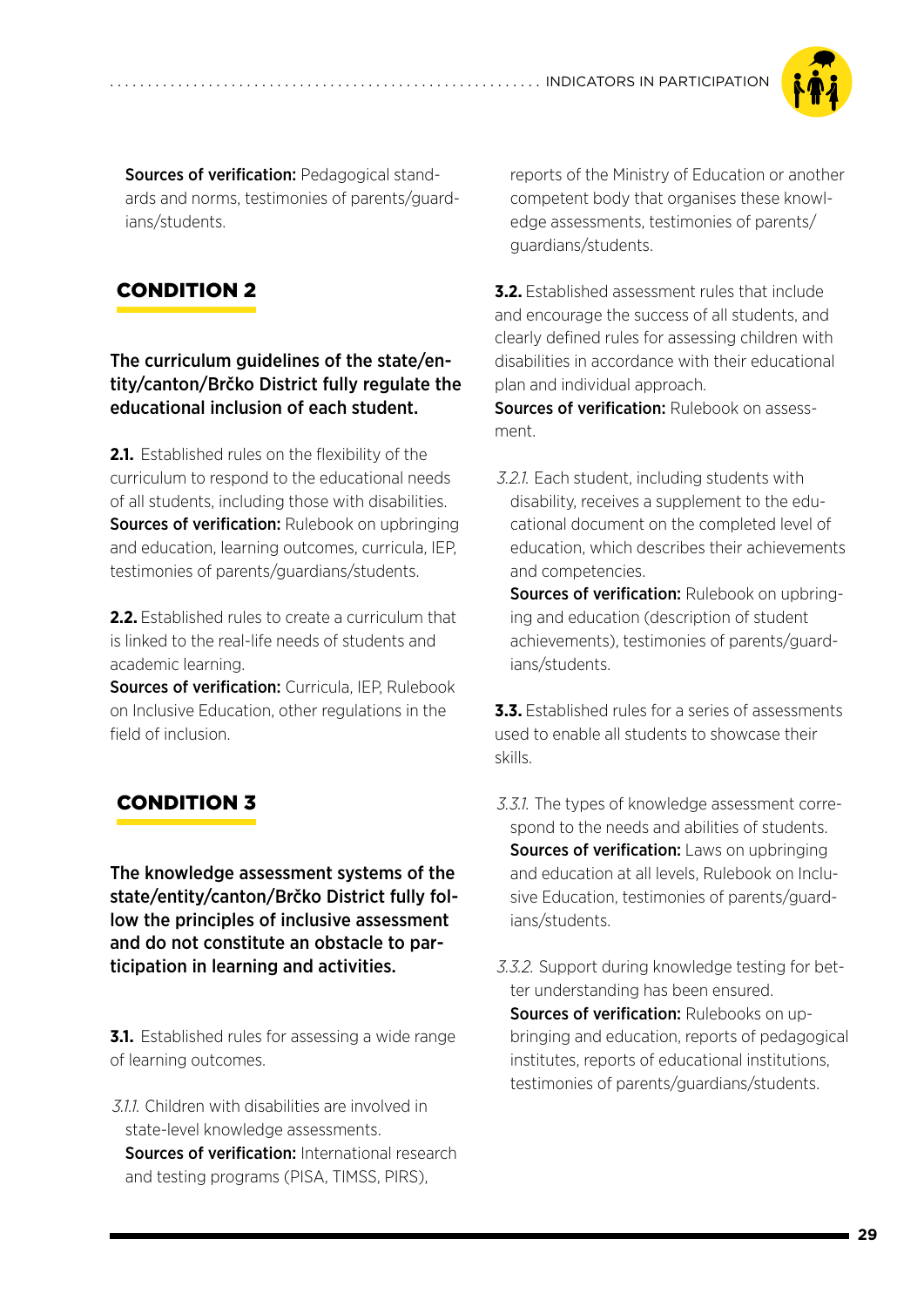## 4. CONDITION 4

Identification of the scope of support in accordance with the needs and methods of assessment fully promote and support inclusion (participation in assessment, planning, educational process, and preschool/ school activities).

**4.1.** The procedures are non-discriminatory and based on the principles of good practice.

- *4.1.1.*The initial identification of children's needs is carried out holistically and takes into account primarily the needs and interests of the child and the assessment of functional abilities. Sources of verification: Rulebook on upbringing and education, reports of educational institutions, testimonies of parents/guardians/ students.
- *4.1.2.*Planning of individual development maps including collaboration with parents/guardians. Sources of verification: Rulebook on upbringing and education, Rulebook on the content and manner of keeping pedagogical documentation and records, reports of educational institutions, testimonies of parents/guardians/ students.
- *4.1.3.*Children are involved in planning their own educational goals according to the principle of a person-centred approach to planning. Sources of verification: Rulebook on upbringing and education, reports of educational institutions, testimonies of parents/guardians/ students.

**4.2.**Teachers use an appropriate range of instruments to assess their teaching strategies, including self-assessment.

*4.2.1.*Training programmes for independent work in educational institutions include the content and development of competencies in the application of an appropriate range of instruments.

**Sources of verification:** Ordinance on the manner and conditions of taking professional exams.

*4.2.2.*Professional development plans meet the needs of the workplace.

Sources of verification: Rulebook on professional development, assessment, and promotion of teachers, Catalogue of Training Programmes.

*4.2.3.*Teachers participate in the process of professional development and reflect on the practice of applying the appropriate range of instruments.

Sources of verification: Rulebook on monitoring the work of teachers, reports of relevant ministries/pedagogical institutes, reports of educational institutions.

**4.3.**Children are involved in extracurricular activities in accordance with the expressed interests that meet their needs and contribute to the development of skills, attitudes, and knowledge.

*4.3.1.*The number of children involved in extracurricular activities.

Sources of verification: Laws on upbringing and education at all levels, report on the work of schools, report of the ministry of education/ pedagogical institutes.

*4.3.2.*School activities are free in order to be available to everyone.

Sources of verification: Laws on upbringing and education at all levels, Rulebook on upbringing and education, reports of the Ombudsman, reports of educational institutions, testimonies of parents/guardians/students.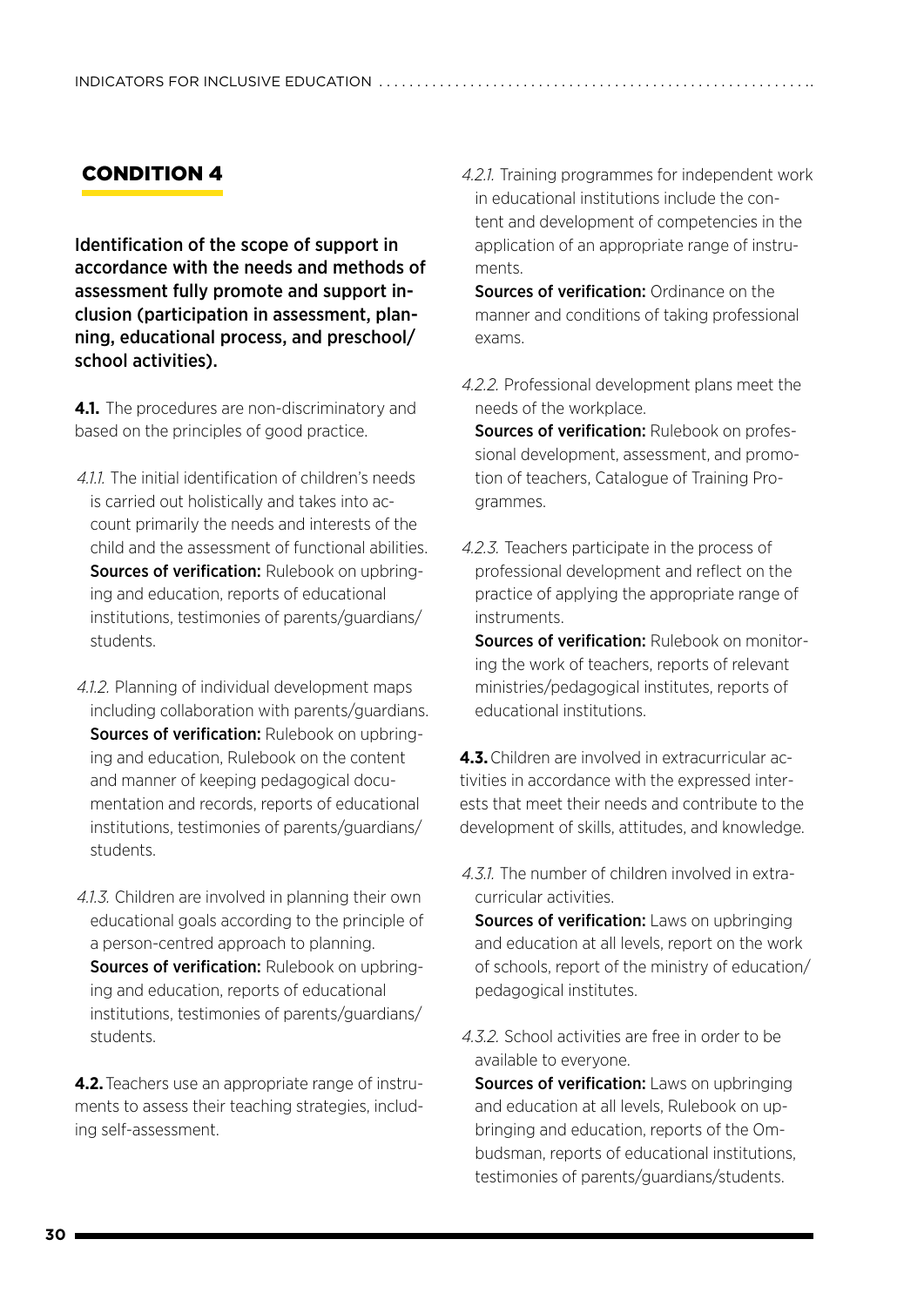

**4.4.**The value of the peer group in learning, building positive relationships, friendships, and acceptance is recognised.

*4.4.1.*Peers are included in mutual support programmes with a special focus on peers who are at risk of social exclusion.

**Sources of verification: Rulebook on inclusive** upbringing and education, reports of educational institutions, testimonies of parents/ guardians/students.

**4.5.**Children with disabilities receive support in the process of transition from one educational level to another while ensuring reasonable accommodation and equality in the assessment and testing process as a confirmation of their abilities and achievements on an equal basis with others.

*4.5.1.*Transition plans are created for children with disabilities.

Sources of verification: Rulebook on inclusive upbringing and education, reports of educational institutions, testimonies of parents/ guardians/students.

**4.6.**Children staying in institutions for long-term care of persons with disabilities are provided with access to Inclusive Education through their connection with inclusive institutions in the community.

*4.6.1.*The percentage of children residing in institutions involved in the regular educational process.

Sources of verification: Ministry of Education/ Department of Education, Ministry of Labour and Social Policy/Ministry of Social Welfare, reports of educational institutions, testimonies of parents/guardians/students.

**4.7.** The elimination of exclusion of persons with disabilities from standard quantitative and qualitative data collection mechanisms, including parents' refusal to acknowledge the existence of a child's disability, the lack of a birth certificate, or invisibility within institutions.

Sources of verification: Reports containing data on the number of children enrolled in preschool and school institutions disaggregated according to gender, disability, social status, etc.

*4.7.1.*Data are collected in collaboration with maternity hospitals, health centres, paediatric clinics, family counselling centres, early growth and development centres, social work centres, and other organisations.

Sources of verification: The Institute of Public Health, Reports of educational institutions on enrolment, Reports of the Department of Social Activities/Municipalities.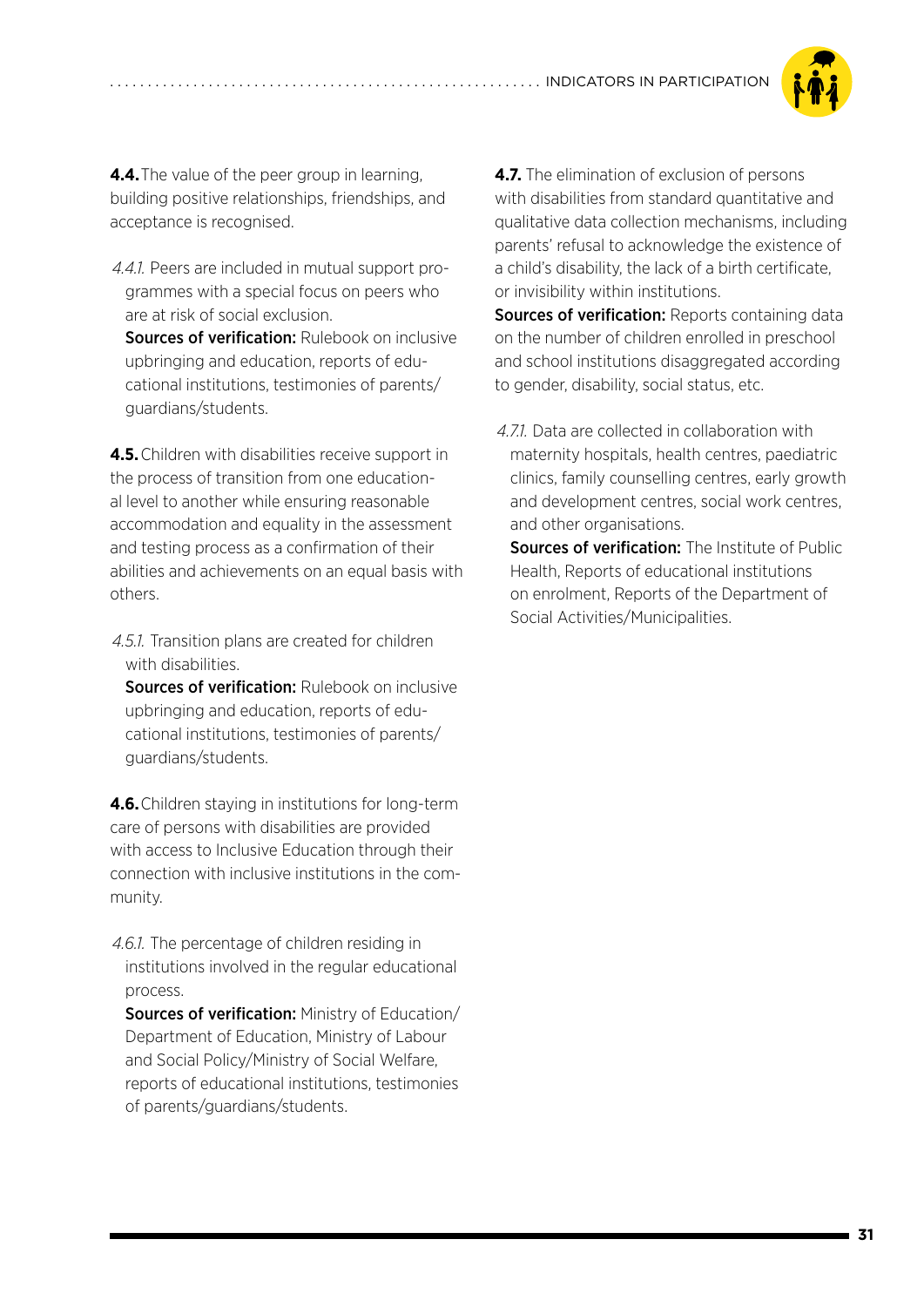# <span id="page-31-0"></span>Indicators for monitoring the implementation of Inclusive Education in Financing

### "QUALITY IS THE DEGREE TO WHICH A SET OF INHERENT CHARACTERISTICS MEETS THE REQUIREMENTS"18.

The quality of financing for Inclusive Education is the degree to which education funding ensures the right of every student to inclusive and equitable opportunities in accordance with the principles of the UN Convention on the Rights of the Child (UNCRC) and the UN Convention on the Rights of Persons with Disabilities (UNCRPD).

In essence, the concept of quality of financing should be understood in terms of ensuring a systematic financial approach to **provide the budgetary resources** to ensure the right of every student to fair educational opportunities in accordance with human rights principles and all relevant international guidelines on equity, non-discrimination, and a society of equal opportunities.

The creation of a financial framework and budget allocations for Inclusive Education requires the introduction of a separate code or budget item confirming the existence and amount of allocations, and information on this must be clear, accurate, objective, valid, and easily accessible to all parties interested in Inclusive Education.

### 1. CONDITION 1

The budget of the Ministry of Education fully supports the financing of Inclusive Education at all levels (preschool, primary, general and vocational secondary, higher education and adult education)

**1.1.** The relevant education authorities have included in their regular annual budgets a budget item intended to finance the implementation of Inclusive Education.

*1.1.1.*Creation of a plan for the integration of financing from the budget and donor projects in the field of Inclusive Education with an emphasis on children with disabilities.

Sources of verification: Budgets of all levels of education.

**1.2.** Budget atallocated for Inclusive Education covers the necessary financing support for the development of a teaching process in which students with disabilities are included, and through which the principle of equal opportunities and equal participation in the education process are met.

*1.2.1.*Financing for access to Inclusive Education for all students is provided by the relevant education authorities.

Sources of verification: Budgets of relevant institutions (Government), budgets from all levels of education.

<sup>18</sup> International Organization for Standardization (ISO) 9000:2015 clause 3.6.2. https://transition-support.com/quality\_iso.html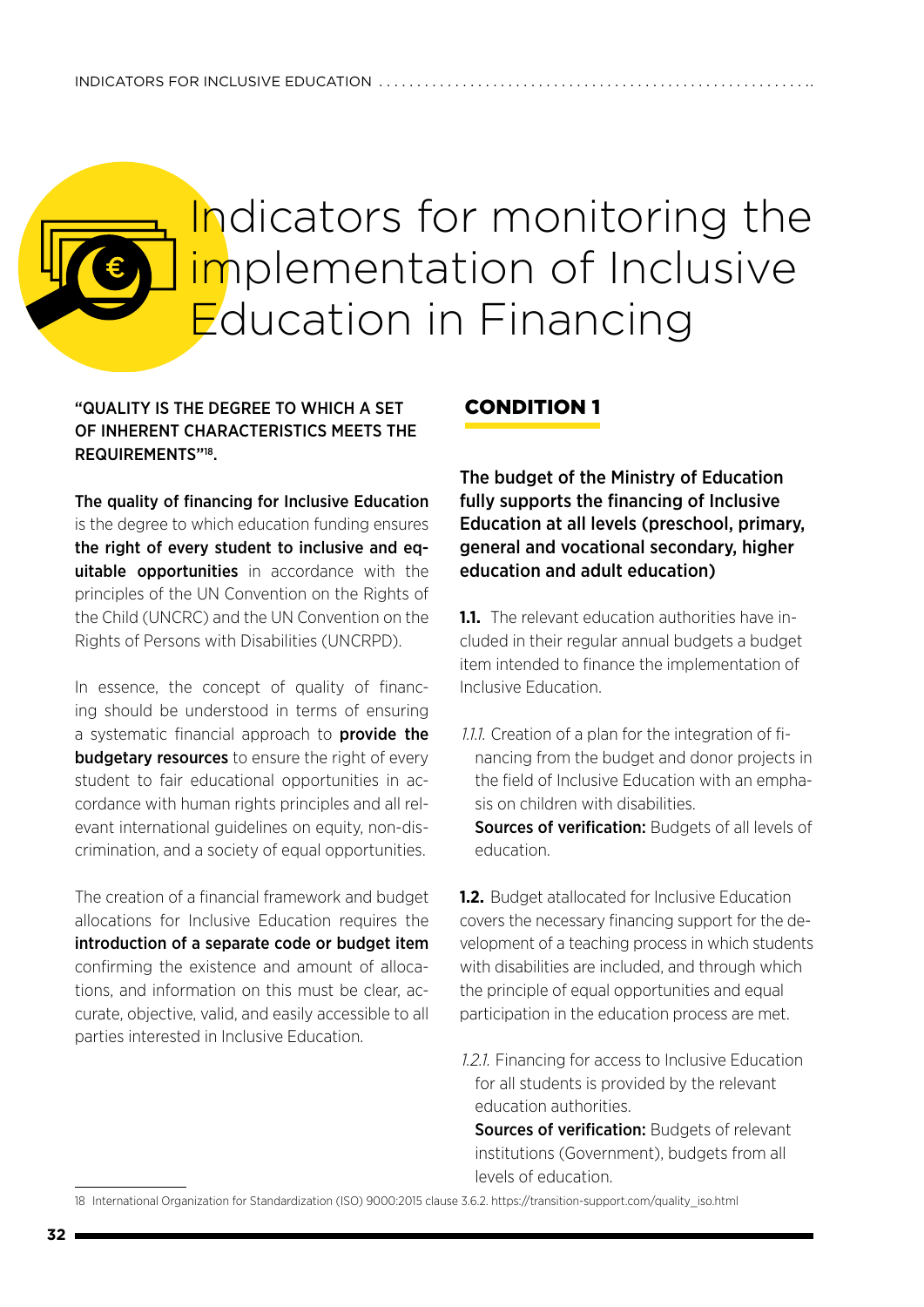*1.2.2.*Budget allocations for Inclusive Education must include, but are not limited to, covering the costs of accessibility of information and communication, transportation of children with disabilities, reasonable accommodation and professional support in teaching.

Sources of verification: Budgets of relevant institutions (Government municipalities), budgets from all levels of education.

**1.3.** Budget allocation intended for improving the knowledge of future and existing teaching staff on Inclusive Education.

*1.3.1.*Financing for the professional development of teaching staff and other education professionals is provided by the relevant education authorities.

Sources of verification: Budgets from all levels of education.

# 2. CONDITION 2

The financing of Inclusive Education with emphasis on children with disabilities is based on the educational needs of the student.

**2.1.** Financing is planned on the basis of collected data on the number of children/students with disabilities and the identification of necessary adjustments and accompanying services to meet their needs.

Sources of verification: Laws on upbringing and education at all levels, budgets of all levels of education.

**2.2.** Appropriate finance is allocated to identify the needs and appropriate services for the transition of students with disabilities between different stages of education (from preschool to primary, from primary to secondary, and from

secondary to university) and to support the transition from one phase to another.

Sources of verification: Laws on education at all levels, budgets from all levels of education, reports of educational institutions.

**2.3.** Educational institutions develop projects aimed at the development of Inclusive Education with a focus on people with disabilities. Sources of verification: Reports of state/entity/

cantonal Ministries of Education, Ministries of Social Work and Policy, Ministries of Health, reports of educational institutions.

## 3. CONDITION 3

## Financing laws fully lead to a flexible, effective and successful response to the needs of every child.

**3.1.** The method of financing is based on the input of data/needs that directly link the financing of the required resources.

Sources of verification: Laws on upbringing and education at all levels, according budgets.

**3.2.** Professionals, parents/guardians and citizens understand the rules and procedures related to the search and allocation of resources. **Sources of verification: Budget Law, testimonies** of parents/guardians/students and teaching staff in schools.

**3.3.** Resources can be easily managed from the local level/school (with appropriate centralised monitoring to avoid unnecessary overlap). Sources of verification: Budget Law, reports and analyses of the Ministry of Education, reports of educational institutions.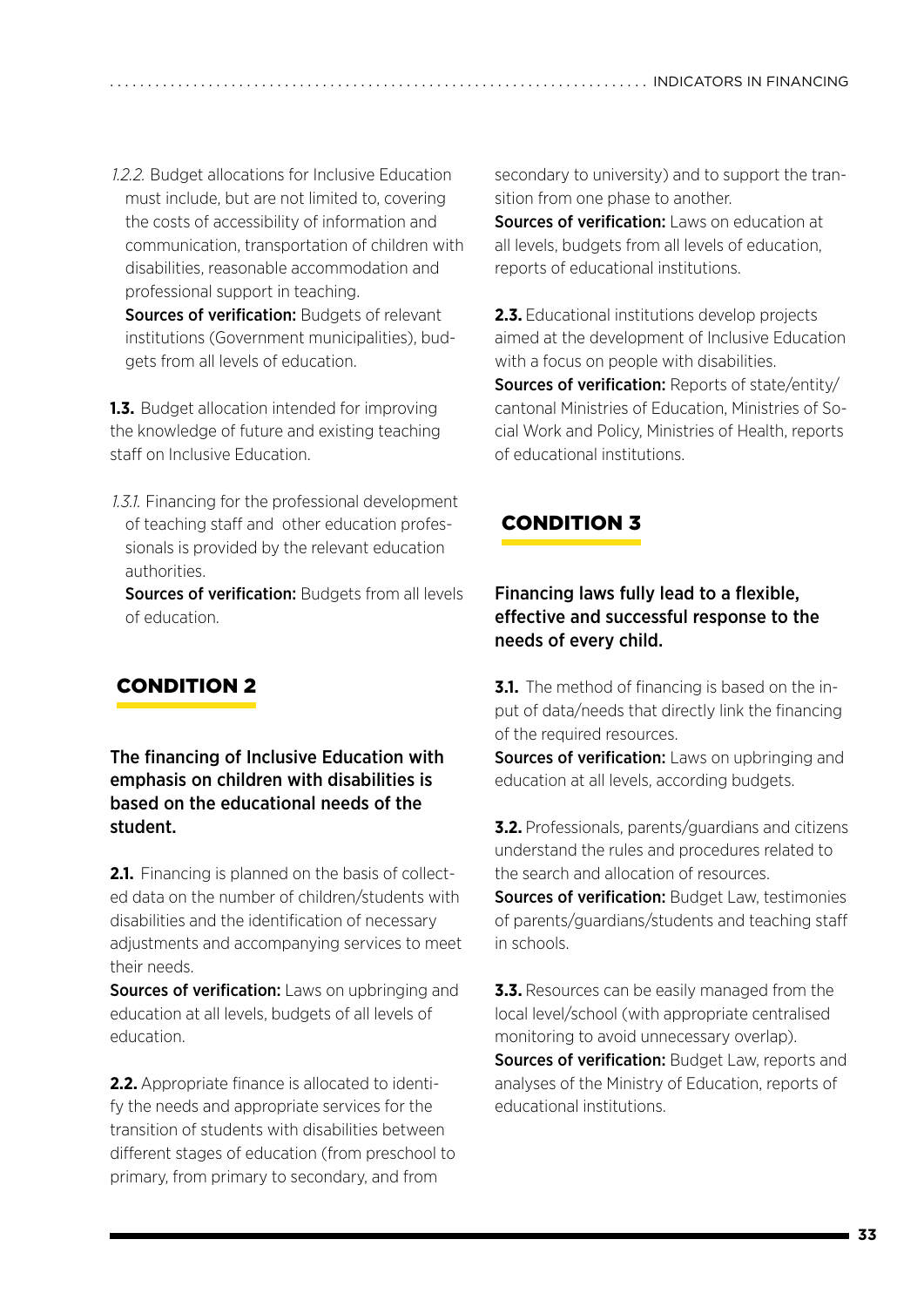**3.4.** Budgetary resources are allocated on time at all levels of education.

**Sources of verification:** Decision on budget adoption.

**3.5.** Education authorities are creating a reallocation plan for the needs of Inclusive Education in the case of budget savings.

Sources of verification: Budget revision.

**3.6.** The relevant education authorities regularly coordinate the financing of Inclusive Education with the obligation to ensure progressive realisation through ensuring and improving the quality of Inclusive Education.

Sources of verification: Report and analysis of the increase in allocations, budget revision.

## 4. CONDITION 4

The budget for Inclusive Education also includes co-financing the support of appropriate services and the necessary cross-sectoral cooperation.

**4.1.** Dedicated budget allocations ensure the provision of learning resources, the application of assistive technology and other teaching aids and aids needed for a personalised approach to learning and teaching, thus promoting the independence and autonomy of students.

Sources of verification: Budgets of the Ministries of Education and other relevant ministries with which cross-sectoral cooperation has been signed.

**4.2.** Dedicated allocations ensure the availability and use of barrier-free school space.

Sources of verification: Ministry reports, school reports, budgets of other relevant ministries with which cross-sectoral cooperation has been signed.

**4.3.**Clear instructions for schools on mechanisms for financing Inclusive Education in order to increase the capacity of school communities to respond to different needs and provide support to students.

**Sources of verification:** Rulebook on upbringing and education.

**4.4.**Through cross-sectoral cooperation, the financing of quality support services with appropriate levels of expertise of professionals in the field of Inclusive Education has been ensured. Sources of verification: Laws on education at all levels, ordinances, budget (budget line), of other relevant ministries with which cross-sectoral cooperation has been signed.

**4.5.**Budget allocations integrate cross-sectoral connectivity and cooperation (health, social care, spatial planning and construction, local levels of government, DPOs, professional and other organizations).

Sources of verification: State/entity/canton budgets, municipal budget, city budget.

**4.6.**The financing needed for professional networking activities (psychologists, doctors, teachers, social workers) has been allocated. Sources of verification: state/entity/canton budgets, municipal budget, city budget.

**4.7.** A financial framework has been established for research, data collection, analysis, and proposal-making on policies, plans, and programs in accordance with Article 31 of the CRPD for the promotion of Inclusive Education. Sources of verification: Budgets from all levels of education.